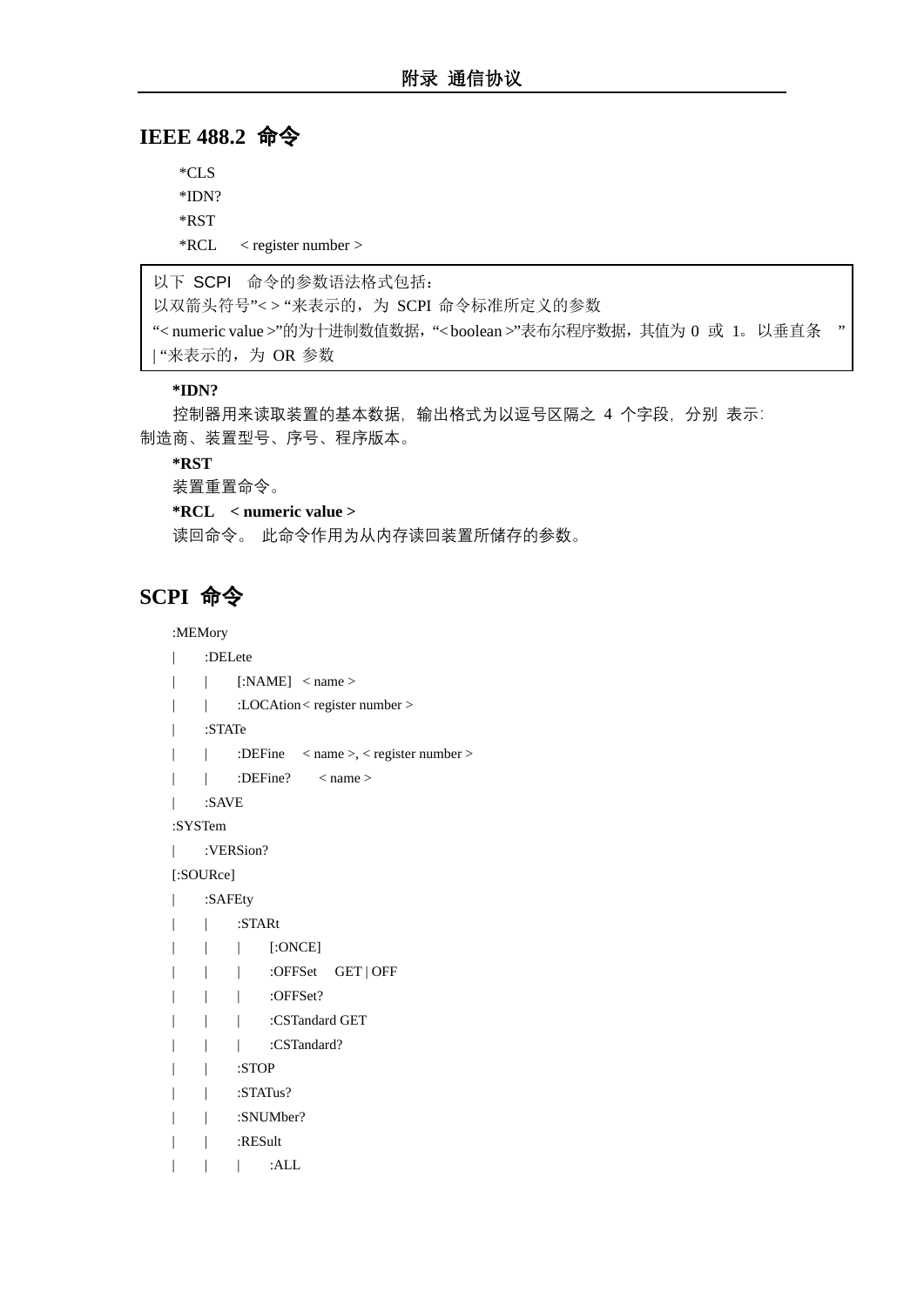|  | [:JUDGment]?                                                                         |
|--|--------------------------------------------------------------------------------------|
|  | [:JUDGement]?                                                                        |
|  | :OMETerage?                                                                          |
|  | :MMETerage?                                                                          |
|  | :MODE?                                                                               |
|  | :TIME                                                                                |
|  | [ELAPsed]<br>I                                                                       |
|  | :RAMP?                                                                               |
|  | $[$ :TEST]?<br>I                                                                     |
|  | :COMPleted?                                                                          |
|  | [:LAST]                                                                              |
|  | [:JUDGment]?<br>$\mathbf{L}$                                                         |
|  | : $AREPort \leq boolean > ON OFF$                                                    |
|  | : $STEP < n >$                                                                       |
|  | :DELete                                                                              |
|  | $:$ <b>SET?</b>                                                                      |
|  | :MODE?                                                                               |
|  | :GB                                                                                  |
|  | [:LEVel] < numeric value ><br>L                                                      |
|  | $[:LEVel]$ ?                                                                         |
|  | :LIMit                                                                               |
|  | [:HIGH] < numeric value ><br>L                                                       |
|  | $[:HIGH]$ ?<br>I                                                                     |
|  | :LOW $\leq$ numeric value $>$                                                        |
|  | :LOW?                                                                                |
|  | :TIME                                                                                |
|  | [:TEST] $\leq$ numeric value >                                                       |
|  | $[$ :TEST]?                                                                          |
|  | :CHANnel                                                                             |
|  | [: $HIGH$ ] < channel list ><br>$\overline{\phantom{a}}$<br>$\overline{\phantom{a}}$ |
|  | $[:HIGH]$ ?<br>$\overline{\phantom{a}}$<br>$\mathbf{I}$                              |
|  | :CURRent<br>$\overline{\phantom{a}}$                                                 |
|  | :OFFSet < numeric value >                                                            |
|  | :OFFSet?<br>$\overline{ }$<br>$\mathbf{L}$                                           |
|  | :FREQuency < numeric value >                                                         |
|  | :FREQuency?                                                                          |
|  | :VOLTage < numeric value >                                                           |
|  | :VOLTage?                                                                            |
|  | :AC                                                                                  |
|  | [:LEVel] < numeric value ><br>T                                                      |
|  | $[:LEVel]$ ?<br>L                                                                    |
|  | :LIMit                                                                               |
|  | [: $HIGH$ ] < numeric value ><br>I                                                   |
|  | $[:HIGH]$ ?<br>$\overline{1}$                                                        |
|  |                                                                                      |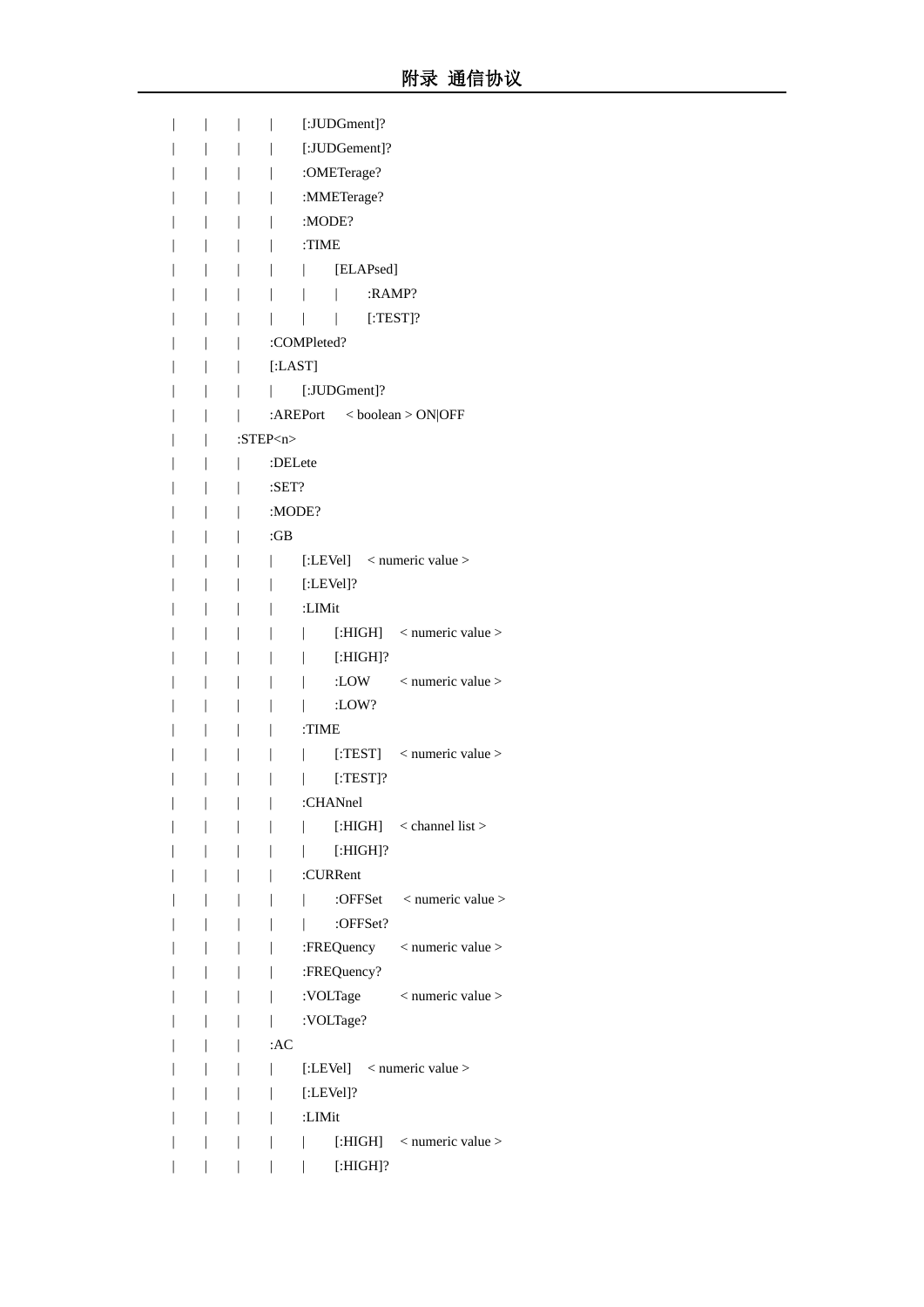|  |                | :LOW<br>$<$ numeric value $>$                                     |
|--|----------------|-------------------------------------------------------------------|
|  |                | :LOW?                                                             |
|  |                | :ARC                                                              |
|  |                | [:LEVel] $\langle$ numeric value $\rangle$<br>L                   |
|  |                | $[:LEVel]$ ?<br>I                                                 |
|  |                | :TIME                                                             |
|  |                | : $RAMP$ < numeric value >                                        |
|  |                | :RAMP?                                                            |
|  |                | [:TEST] $\langle$ numeric value $\rangle$                         |
|  |                | $[$ :TEST]?                                                       |
|  |                | :FALL<br>$<$ numeric value $>$                                    |
|  |                | :FALL?                                                            |
|  |                | :CHANnel                                                          |
|  |                | [: $HIGH$ ] < channel list >                                      |
|  |                | $[:HIGH] ?$<br>I                                                  |
|  |                | LOW $\leq$ channel list >                                         |
|  |                | LOW?                                                              |
|  |                | :CURRent                                                          |
|  |                | :OFFSet $\leq$ numeric value $>$                                  |
|  |                | :OFFSet?                                                          |
|  |                | :FREQuency < numeric value >                                      |
|  |                | :FREQuency?                                                       |
|  |                |                                                                   |
|  | :DC            |                                                                   |
|  |                | [:LEVel] < numeric value >                                        |
|  |                | $[:LEVel]$ ?                                                      |
|  |                | :LIMit                                                            |
|  |                | [:HIGH] $\leq$ numeric value $>$                                  |
|  |                | $[:HIGH]$ ?                                                       |
|  |                | :LOW<br>$<$ numeric value $>$                                     |
|  | $\overline{1}$ | :LOW?<br>$\overline{\phantom{a}}$                                 |
|  | L              | $:$ ARC<br>$\mathbf{r}$                                           |
|  | L              | [:LEVel] $\langle$ numeric value $\rangle$<br>L<br>$\mathbb{R}^n$ |
|  |                | $[:LEVel]$ ?<br>$\mathbf{L}$<br>L                                 |
|  |                | :TIME                                                             |
|  |                | :RAMP $\leq$ numeric value $>$<br>L                               |
|  |                | :RAMP?                                                            |
|  |                | [:TEST] $\leq$ numeric value $>$<br>L                             |
|  |                | $[$ :TEST $]$ ?<br>L                                              |
|  |                | :FALL $\leq$ numeric value $>$                                    |
|  |                | :FALL?                                                            |
|  |                | :CHANnel                                                          |
|  |                | [: $HIGH$ ] < channel list ><br>L                                 |
|  |                | $[:HIGH]$ ?<br>L                                                  |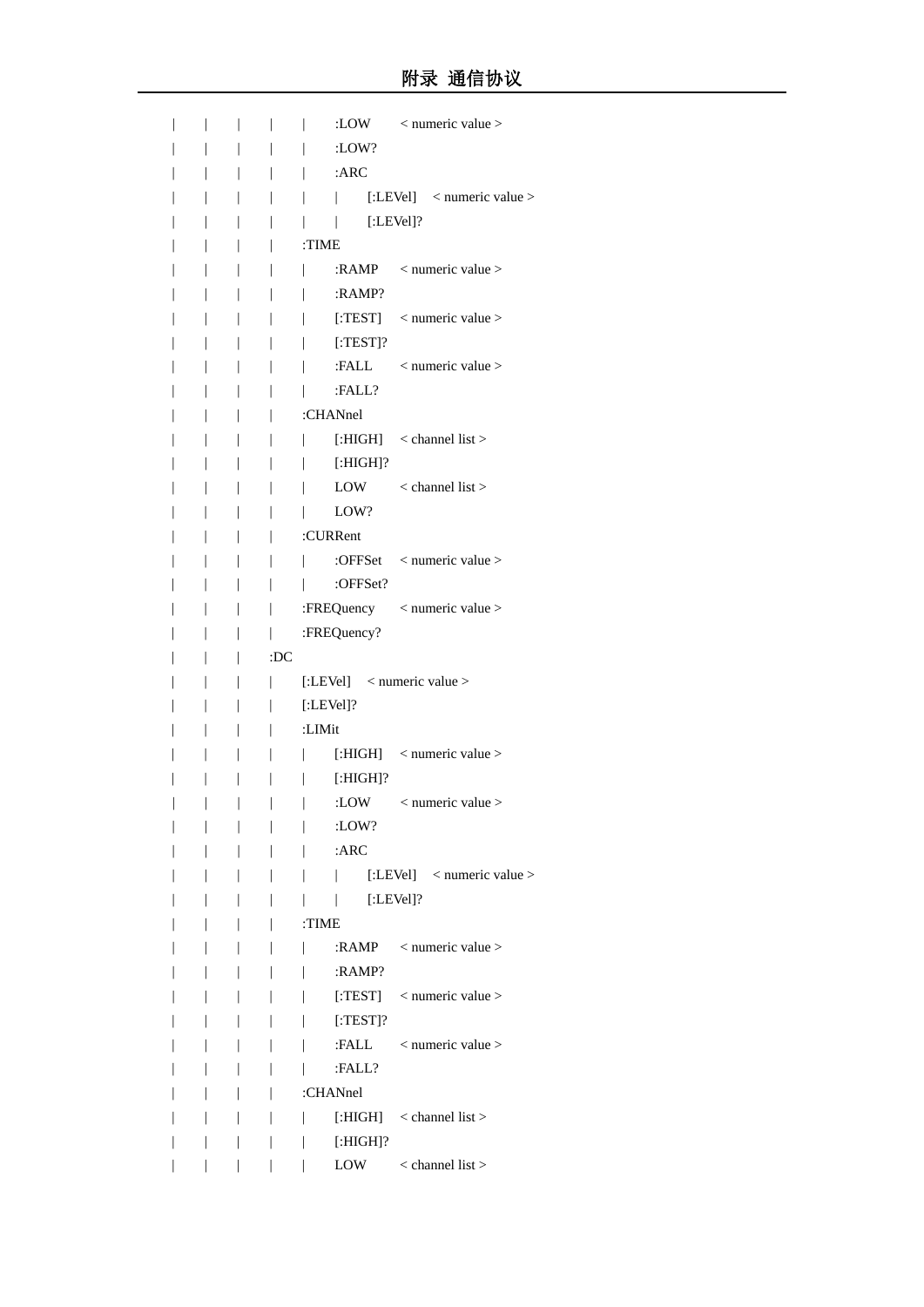|  |  |        | LOW?                                                |
|--|--|--------|-----------------------------------------------------|
|  |  |        | :CURRent                                            |
|  |  |        | :OFFSet < numeric value >                           |
|  |  | L      | :OFFSet?<br>$\mathbf{I}$                            |
|  |  | :IR    |                                                     |
|  |  | T      | [:LEVel] $\langle$ numeric value $\rangle$          |
|  |  |        | $[:LEVel]$ ?                                        |
|  |  |        | :LIMit                                              |
|  |  |        | $\alpha$ numeric value $>$<br>:HIGH<br>T            |
|  |  |        | :HIGH?                                              |
|  |  |        | [:LOW] $\langle$ numeric value $\rangle$            |
|  |  |        | $[:LOW]$ ?<br>L                                     |
|  |  |        | :TIME                                               |
|  |  |        | : $RAMP$ < numeric value >                          |
|  |  |        | :RAMP?                                              |
|  |  |        | [:TEST] $\leq$ numeric value $>$<br>T               |
|  |  |        | $[$ :TEST]?<br>T                                    |
|  |  |        | :FALL<br>$<$ numeric value $>$                      |
|  |  |        | :FALL?                                              |
|  |  |        | :CHANnel                                            |
|  |  |        | [: $HIGH$ ] < channel list ><br>T                   |
|  |  |        | $[:HIGH]$ ?<br>T                                    |
|  |  |        | $\alpha$ < channel list $>$<br>LOW                  |
|  |  |        | LOW?                                                |
|  |  | :OSC   |                                                     |
|  |  |        | :LIMit                                              |
|  |  |        | $<$ numeric value $>$<br>:OPEN                      |
|  |  |        | :OPEN?                                              |
|  |  |        | $<$ numeric value $>$<br>:SHORT                     |
|  |  |        | :SHORT?<br>I                                        |
|  |  |        | :CURRent <m></m>                                    |
|  |  |        | :OFFSet $\leq$ numeric value $>$<br>$\mathbf{I}$    |
|  |  |        | :OFFSet?                                            |
|  |  |        | : CSTandard <range>,&lt; numeric value &gt;</range> |
|  |  |        | : CSTandard?                                        |
|  |  |        | :CHANnel                                            |
|  |  |        | [: $HIGH$ ] < channel list ><br>T                   |
|  |  | T      | $[:HIGH]$ ?<br>T                                    |
|  |  | T      | $\alpha$ < channel list $>$<br>LOW<br>T             |
|  |  | L      | LOW?<br>T                                           |
|  |  | $:$ LC |                                                     |
|  |  | T      | MDA-U1  MDA-U2 MDB MDC MDD<br>:DEVice               |
|  |  |        | MDE MDF-U1 MDF-U3 MDG MDH                           |
|  |  |        | :DEVice?                                            |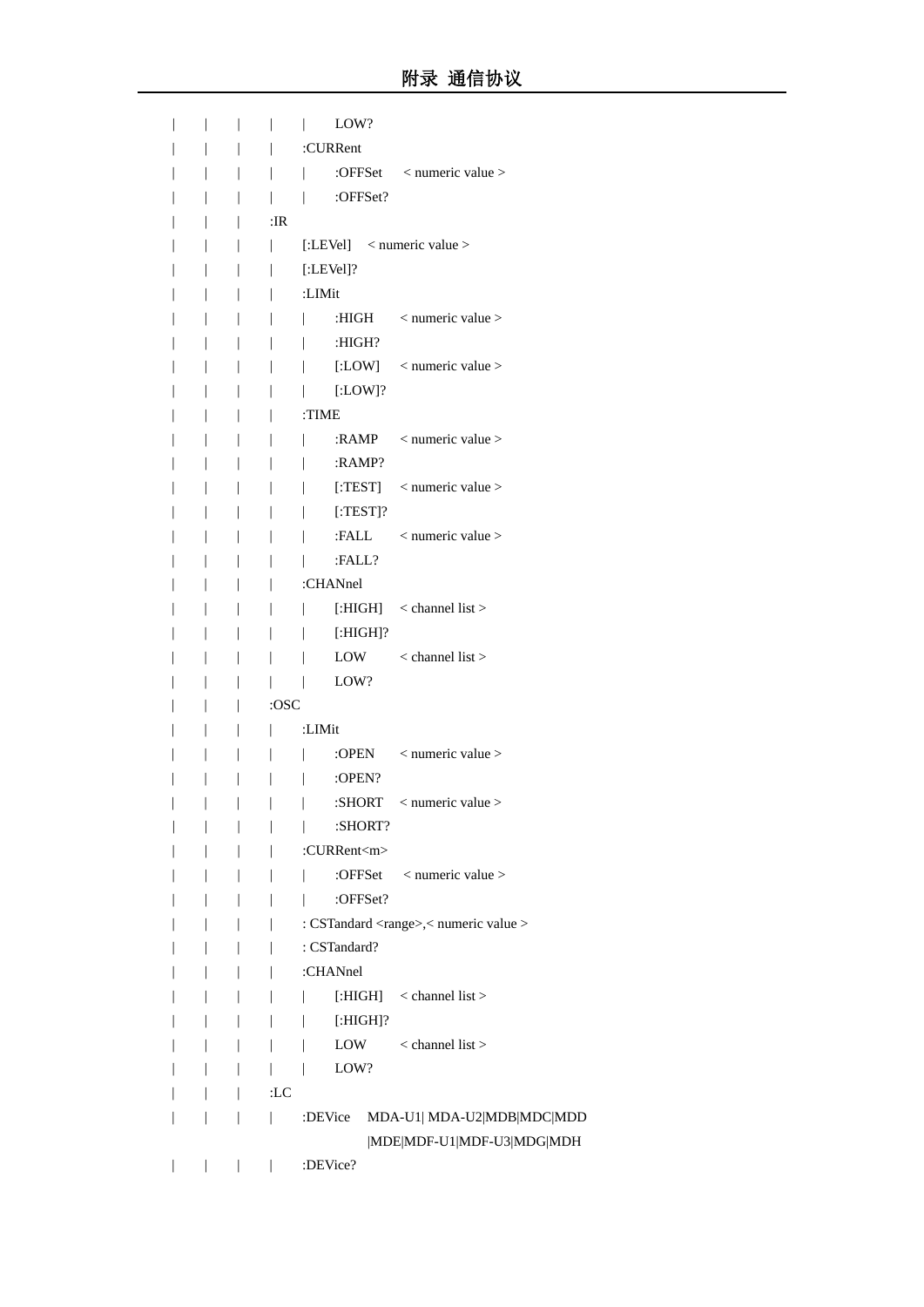|  |                |     | :DISPlay RMS   PEAK   LAC   LDC                            |
|--|----------------|-----|------------------------------------------------------------|
|  |                |     | :DISPlay?                                                  |
|  |                |     | :JUDGement END   MAX                                       |
|  | $\overline{1}$ |     | :JUDGement?                                                |
|  |                |     | NORmal   REVerse   SFNormal   SFReverse<br>:LINE           |
|  |                |     | : $LINE?$                                                  |
|  |                |     | :METEr G-L G-N AUTO PH-PL                                  |
|  |                |     | :METEr?                                                    |
|  |                |     | :LIMit                                                     |
|  |                |     | [:HIGH] $\leq$ numeric value $>$<br>L                      |
|  |                |     | $[:HIGH]$ ?<br>L                                           |
|  |                |     | :LOW $\leq$ numeric value $>$                              |
|  |                |     | :LOW?                                                      |
|  | I              |     | :TIME                                                      |
|  |                |     | [:TEST] $\leq$ numeric value $>$<br>L                      |
|  |                |     | $[$ :TEST $]$ ?<br>L                                       |
|  |                |     | :POWer                                                     |
|  |                |     | :VOLTage<br>L                                              |
|  |                |     | [:LIMit]<br>L<br>L                                         |
|  |                |     | [: $HIGH$ ] < numeric value >                              |
|  |                |     | $[:HIGH]$ ?<br>$\mathbf{L}$                                |
|  |                |     | :LOW < numeric value >                                     |
|  |                |     | :LOW?                                                      |
|  |                |     | : SOURce                                                   |
|  |                |     | :TVOLtage < numeric value ><br>$\overline{1}$              |
|  |                |     | :TVOLtage?<br>$\overline{1}$                               |
|  |                |     | : TFRequency < numeric value >                             |
|  |                |     | : TFRequency?                                              |
|  |                |     | :CONNect<br><br><br><br><br><br><br><br><br><br>ON<br> OFF |
|  |                |     | :CONNect?<br>$\mathbf{L}$                                  |
|  |                |     | : CURRent                                                  |
|  | T              |     | :OFFSet                                                    |
|  |                |     | $\vert$ [:LC] < numeric value ><br>L                       |
|  |                |     | $[:LC]$ ?<br>$\perp$                                       |
|  |                | :PA |                                                            |
|  |                | L   | :LIMit                                                     |
|  | L              |     | [:HIGH] $\leq$ numeric value $>$<br>$\mathbf{L}$           |
|  |                |     | $[:HIGH]$ ?<br>L                                           |
|  |                |     | :LOW $\leq$ numeric value $>$                              |
|  |                |     | :LOW?                                                      |
|  |                |     | :TIME                                                      |
|  |                |     | [:TEST] $\leq$ numeric value ><br>L                        |
|  |                |     | $[:\]TEST$ ?<br>L                                          |
|  |                |     | :POWer                                                     |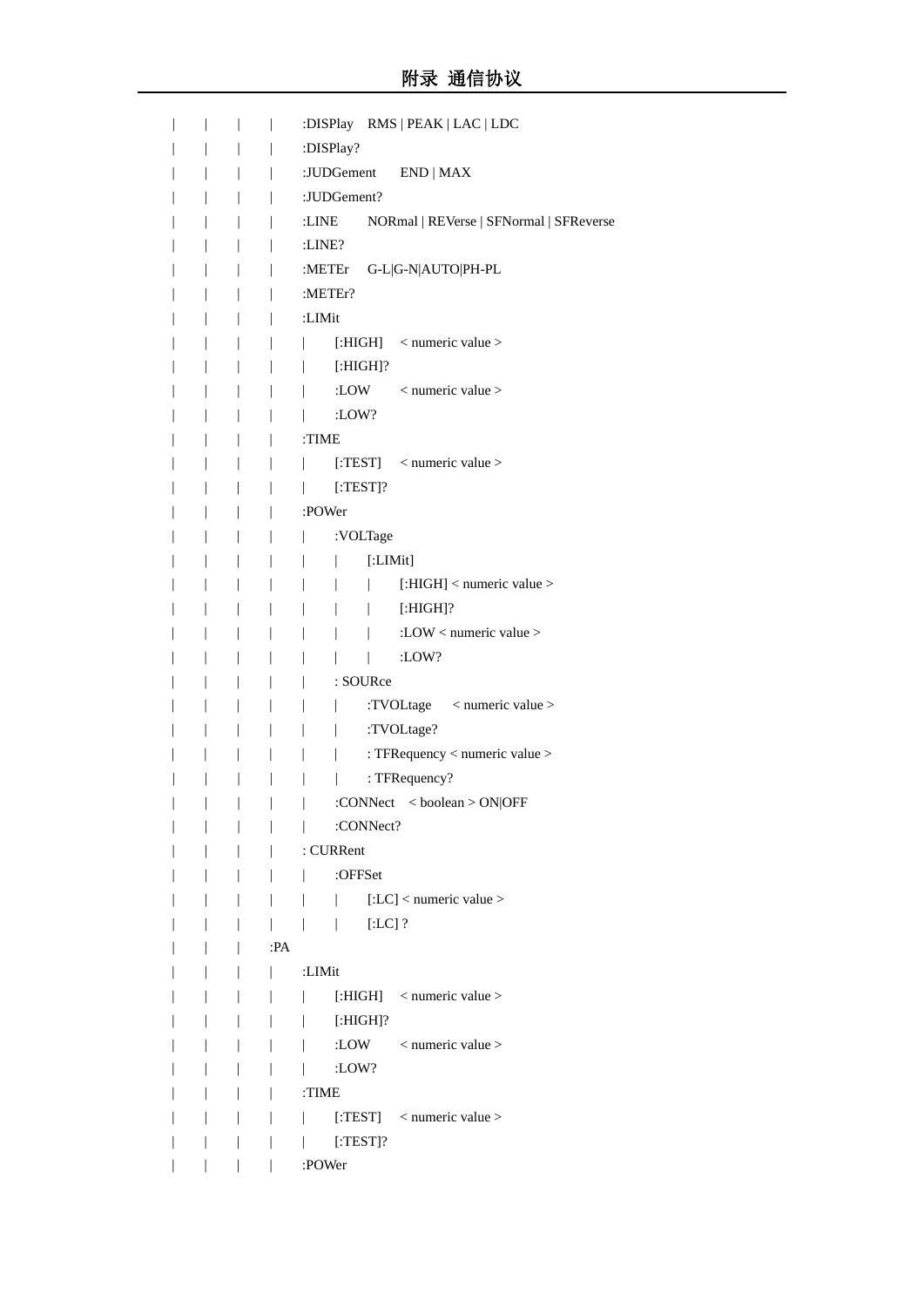|  |              | :VOLTage                              |
|--|--------------|---------------------------------------|
|  |              | [:LIMit]                              |
|  |              | [:HIGH] < numeric value >             |
|  |              | $[:HIGH]$ ?                           |
|  |              | :LOW < numeric value >                |
|  |              | $:$ LOW?                              |
|  |              | : $ALARM <$ boolean > ON OFF          |
|  |              | :ALARm?                               |
|  |              | :CURRent                              |
|  |              | [:LIMit]                              |
|  |              | [:HIGH] < numeric value >             |
|  |              | $[:HIGH]$ ?                           |
|  |              | :LOW < numeric value >                |
|  |              | :LOW?                                 |
|  |              | LOW HIGH AUTO<br>:RANGe               |
|  |              | :RANGe?                               |
|  |              | : $ALARM <$ boolean > ON OFF          |
|  |              | : $ALARM$ ?                           |
|  |              | :FACTor                               |
|  |              | [:LIMit]                              |
|  |              | [: $HIGH$ ] < numeric value >         |
|  |              | $[:HIGH]$ ?                           |
|  |              | :LOW < numeric value >                |
|  |              | $:$ LOW?                              |
|  |              | : $ALARM <$ boolean > ON OFF          |
|  |              | :ALARm?                               |
|  |              | : SOURce                              |
|  |              | :TVOLtage < numeric value >           |
|  |              | :TVOLtage?                            |
|  |              | : TFRequency < numeric value >        |
|  |              | : TFRequency?<br>$\mathbf{L}$         |
|  |              | :CONNect $<$ boolean > ON OFF<br>L    |
|  | $\mathbf{L}$ | :CONNect?                             |
|  | :ST          |                                       |
|  | L            | :LIMit                                |
|  |              | [:HIGH] $\leq$ numeric value $>$      |
|  |              |                                       |
|  |              | [:HIGH]?                              |
|  |              | :LOW $\leq$ numeric value $>$         |
|  |              | :LOW?                                 |
|  |              | :TIME                                 |
|  |              | [:TEST] $\leq$ numeric value $>$<br>L |
|  |              | $[$ :TEST]?                           |
|  |              | :RANGe LOW HIGH AUTO                  |
|  |              | :RANGe?                               |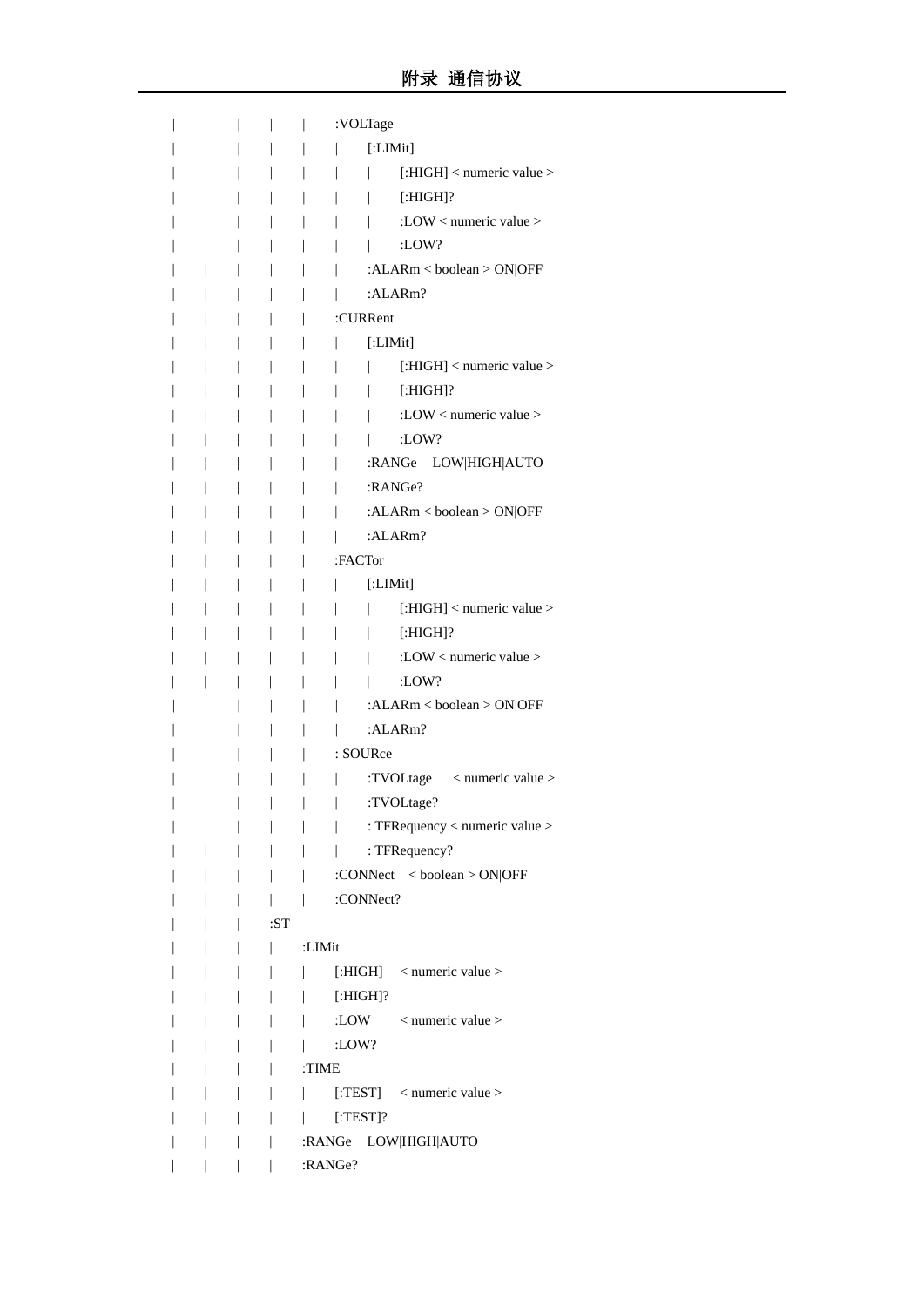|  |      | :CONNect $\langle$ boolean $>$ ON OFF       |
|--|------|---------------------------------------------|
|  |      | :CONNect?                                   |
|  |      | : SOURce                                    |
|  |      | :TVOLtage $\langle$ numeric value $\rangle$ |
|  |      | :TVOLtage?                                  |
|  |      | : TFRequency $\lt$ numeric value $\gt$      |
|  |      | : $TFRequest?$                              |
|  | :DCR |                                             |
|  |      | :LIMit                                      |
|  |      | [:HIGH] $\leq$ numeric value $>$            |
|  |      | $[:HIGH]$ ?                                 |
|  |      | :LOW<br>$\langle$ numeric value $\rangle$   |
|  |      | $:$ LOW?                                    |
|  |      | :TIME                                       |
|  |      | [:TEST] $\leq$ numeric value $>$            |
|  |      | $[$ :TEST]?                                 |
|  |      |                                             |

# 命令描述

#### **:MEMory:DELete[:Name] < name >**

此命令用以删除主机内存内的 <name> 所指之参数数据<name > 为字符数据, < name >只能为小写。

例如: 输入命令 "MEM:DEL:NAME demo"

描述: 这条命令表示删除 "demo"测试组.

#### **:MEMory:DELete:LOCAtion < register number >**

此命令用以删除主机内存内的 < register number > 所指之参数数据< register number > 为整数资料。

例如: 输入命令 "MEM:DEL:LOCA 1"

描述: 这条命令表示序号为 001 的测试组.

#### **:MEMory:STATe:DEFine < name >, < register number >**

此命令可设定 <register number > 所指内存之名称。

例如: 输入命令 "MEM:STAT:DEF TEST,1"

描述: 这条命令表示设置一个名为 TEST 的测试组,序号 1.

#### **:MEMory:STATe:DEFine? < name >**

此命令可询问 < name > 所指内存之 < register number >。

例如: 输入命令 "MEM:STAT:DEF? TEST"

回复 "1"

描述: 回复 "1" 表示名为 TEST 的测试组序号为 001.

#### **:MEMory:SAVE**

此命令可保存当前测试组的测试参数。

例如: 输入命令 "MEM:SAVE"

描述: 这条命令表示将当前组的测试步数据存储到 FLASH.

#### **:SYSTem:VERSion?**

用以查询此装置,所支持的 SCPI 版本。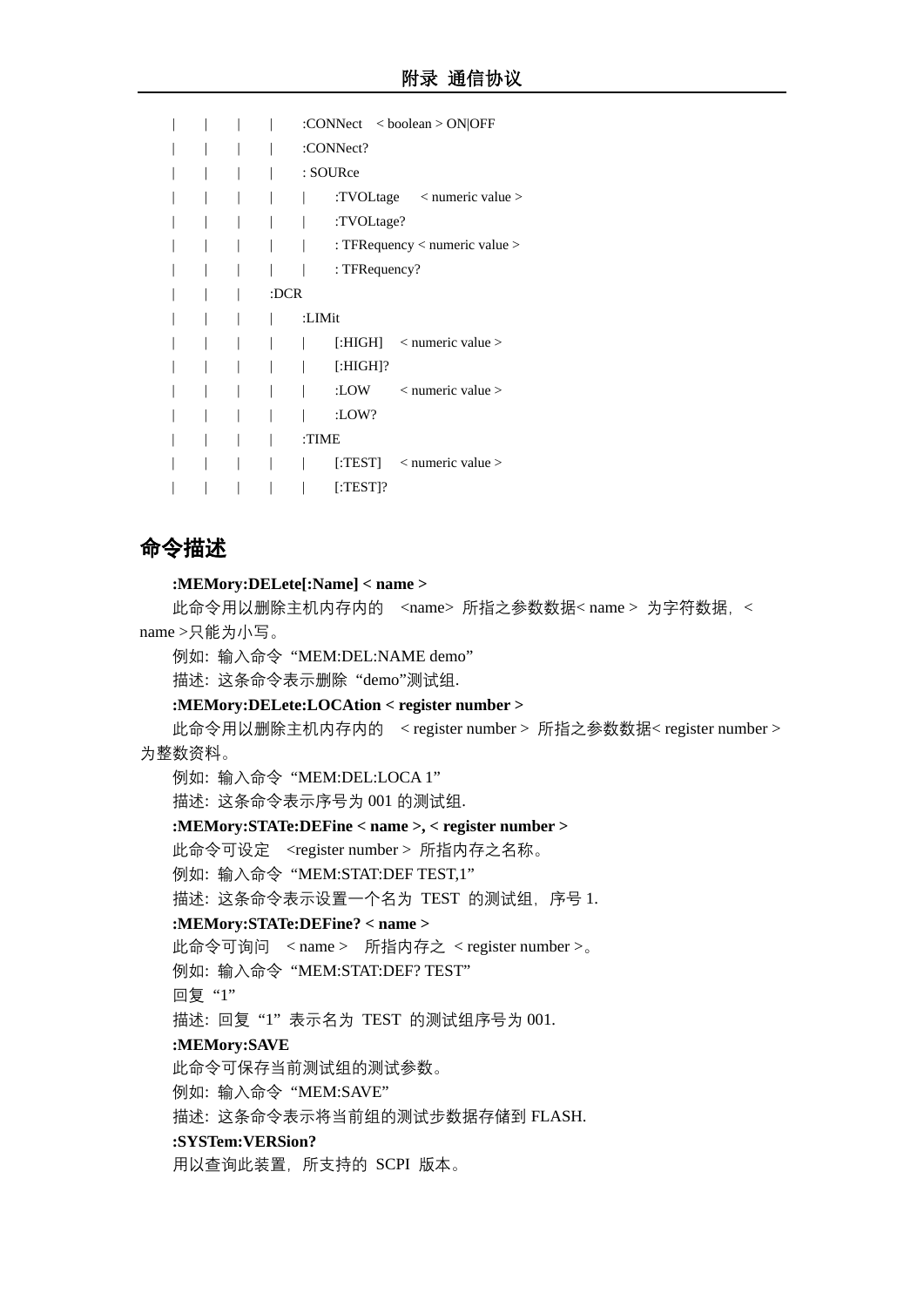例如: 输入命令 "SYST:VERS?"

回复 "2020.10"

描述: 回复 "2020.10"当前设备支持的 SCPI 版本是 2020.10.

#### **[:SOURce]:SAFEty:STARt[:ONCE]**

此命令用以启动测试。

例如: 输入命令 "SAFE:STAR"

描述: 这条命令表示启动测试.

#### **[:SOURce]:SAFEty:STARt:OFFSet GET | OFF**

当参数为 GET 时为抓取归零值, 此时主机可能输出高电压, 当参数为 OFF 时为关闭 归零动作。

例如: 输入命令 "SAFE:STAR:OFFS GET"

描述: 它代表启动补偿测试获取补偿值.

#### **[:SOURce]:SAFEty:STARt:OFFSet?**

此命令用以询问是否有做归零动作。

例如: 输入命令 "SAFE:STAR:OFFS?"

回复 "0"

描述: 回复 "0" 表示没有进行过补偿测试.

#### **[:SOURce]:SAFEty: STARt: CSTandard GET**

此命令用以启动开路侦测测试。

例如: 输入命令 "SAFE:STAR:CST GET"

描述: 它代表启动短/开路侦测测试.

#### **[:SOURce]:SAFEty: STARt: CSTandard?**

此命令用以询问开路侦测后得到的电容值。

例如: 输入命令 "SAFE:STAR:CST?

回复 "+5.000000E-06"

描述: 回复 "+5.000000E-06"代表查询到的短开路侦测结果为 5nF.

#### **[:SOURce]:SAFEty:STOP**

此命令用以停止测试。

例如: 输入命令 "SAFE:STOP"

描述: 它代表停止测试.

#### **[:SOURce]:SAFEty:STATus?**

此命令用以询问当前设备的执行状态.返回 RUNNING|STOPPED.

例如: 输入命令 "SAFE:STAT?"

回复 "RUNNING"

描述: 回复 "RUNNING"当前正在进行测试.

#### **[:SOURce]:SAFEty:SNUMber?**

此命令用以查询工作内存中已设定多少个 STEP。 例如: 输入命令 "SAFE:SNUM?"

回复 "+2"

描述: 回复 "+2" 当前测试组中有两个测试步.

#### **[:SOURce]:SAFEty:RESult:ALL:OMETerage?**

此命令用以询问测试完成后所有 STEP 的输出读值。 例如: 输入命令 "SAFE:RES:ALL:OMET?"

回复 "5.100000E+01"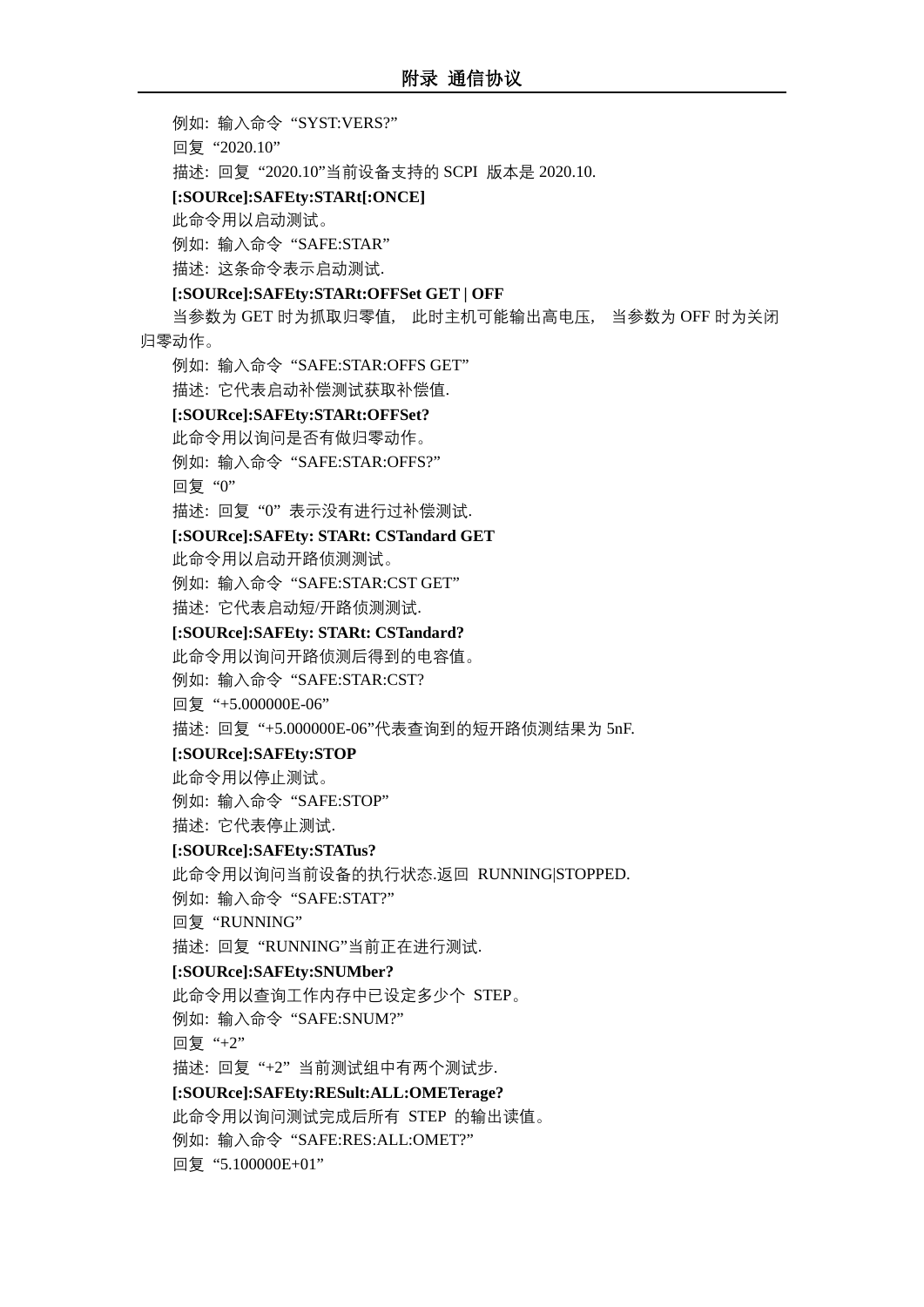描述: 回复 "5.100000E+01" 代表输出值为 0.051kV.

**[:SOURce]:SAFEty:RESult:ALL:MMETerage?**

此命令用以询问所有 STEP 的测量读值。

例如: 输入命令 "SAFE:RES:ALL:MMET?"

回复 "7.000000E-05"

描述: 回复 "7.000000E-05"代表测量值为 0.07mA.

**[:SOURce]:SAFEty:RESult:ALL:MODE?**

此命令用以询问所有 STEP 的 MODE, 将传回字符数据 AC|DC|GB|IR|LC|OSC。

例如: 输入命令 "SAFE:RES:ALL:MODE?"

回复 "DC"

描述: 回复 "DC" 代表测试步为 DC.

#### **[:SOURce]:SAFEty:RESult:ALL:TIME:ELAPsed:RAMP?**

此命令用以询问所有 STEP 电压上升之时间。

输入命令 "SAFE:RES:ALL:TIME: RAMP?"

回复 "1.000000E+00"

描述: 回复 "1.000000E+00" 代表缓升时间 1s.

#### **[:SOURce]:SAFEty:RESult:ALL:TIME:ELAPsed[:TEST]?**

此命令用以询问所有 STEP 之测试时间。

例如: 输入命令 "SAFE:RES:ALL:TIME?"

回复 "3.000000E+00"

描述: 回复 "3.000000E+00" 代表测试时间 3s.

#### **[:SOURce]:SAFEty:RESult:ALL[:JUDGment]?**

此命令用以询问所有判读结果, 传回格式: First Step Result, Second Step Result, ..., Last

Step Result。 Code 表示意义如下表:

测试结果代码一览表

| Mode              |            | GB         |            | AC         |    | DC             | $_{\rm IR}$    |    | LC             |    | <b>OSC</b> |            | <b>ALL</b> |            |
|-------------------|------------|------------|------------|------------|----|----------------|----------------|----|----------------|----|------------|------------|------------|------------|
| Code              | <b>HEX</b> | <b>DEC</b> | <b>HEX</b> | <b>DEC</b> |    | <b>HEX DEC</b> | <b>HEX DEC</b> |    | <b>HEX DEC</b> |    | <b>HEX</b> | <b>DEC</b> | <b>HEX</b> | <b>DEC</b> |
| <b>STOP</b>       |            |            |            |            |    |                |                |    |                |    |            |            | 70         | 112        |
| <b>USER STOP</b>  |            |            |            |            |    |                |                |    |                |    |            |            | 71         | 113        |
| <b>CAN NOT</b>    |            |            |            |            |    |                |                |    |                |    |            |            | 72         | 114        |
| <b>TEST</b>       |            |            |            |            |    |                |                |    |                |    |            |            |            |            |
| <b>TESTING</b>    |            |            |            |            |    |                |                |    |                |    |            |            | 73         | 115        |
| <b>PASS</b>       |            |            |            |            |    |                |                |    |                |    |            |            | 74         | 116        |
| <b>HIGH FAIL</b>  | 11         | 17         | 21         | 33         | 31 | 49             | 41             | 65 | 51             | 81 |            |            |            |            |
| <b>LOW FAIL</b>   | 12         | 18         | 22         | 34         | 32 | 50             | 42             | 66 | 52             | 82 |            |            |            |            |
| <b>ARC FAIL</b>   |            |            | 23         | 35         | 33 | 51             |                |    |                |    |            |            |            |            |
| <b>HIGH FAIL</b>  |            |            | 24         | 36         | 34 | 52             | 44             | 68 | 54             | 84 | 64         | 100        |            |            |
| <b>CHECK FAIL</b> |            |            |            |            | 35 | 53             |                |    |                |    |            |            |            |            |
| <b>OUTPUT A/D</b> | 16         | 22         | 26         | 38         | 36 | 54             | 46             | 70 | 56             | 86 | 66         | 102        |            |            |
| <b>OVER</b>       |            |            |            |            |    |                |                |    |                |    |            |            |            |            |
| <b>METER A/D</b>  | 17         | 23         | 27         | 39         | 37 | 55             | 47             | 71 | 57             | 87 | 67         | 103        |            |            |
| <b>OVER</b>       |            |            |            |            |    |                |                |    |                |    |            |            |            |            |
| <b>POWER HIGH</b> |            |            |            |            |    |                |                |    | 58             | 88 |            |            |            |            |
| <b>FAIL</b>       |            |            |            |            |    |                |                |    |                |    |            |            |            |            |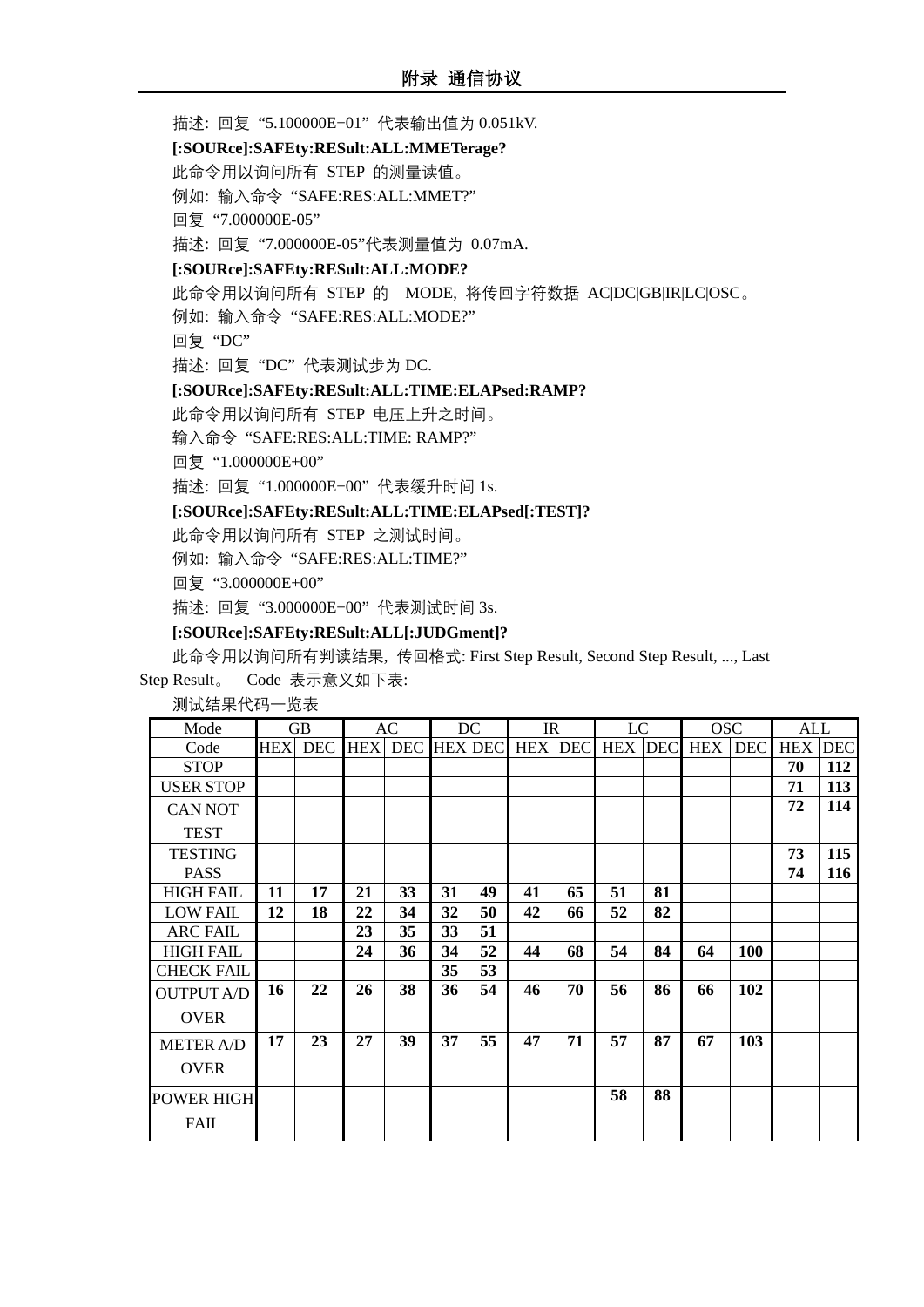附录 通信协议

| <b>POWER LOW</b>  |                |    |    |    |    |    |    |    | 59 | 89 |    |     |  |
|-------------------|----------------|----|----|----|----|----|----|----|----|----|----|-----|--|
| <b>FAIL</b>       |                |    |    |    |    |    |    |    |    |    |    |     |  |
| <b>LAC</b>        |                |    |    |    |    |    |    |    | 5A | 90 |    |     |  |
| <b>HIGH FAIL</b>  |                |    |    |    |    |    |    |    |    |    |    |     |  |
| <b>LDC</b>        |                |    |    |    |    |    |    |    | 5B | 91 |    |     |  |
| <b>HIGH FAIL</b>  |                |    |    |    |    |    |    |    |    |    |    |     |  |
| <b>SHORT FAIL</b> |                |    |    |    |    |    |    |    |    |    | 61 | 97  |  |
| <b>OPEN FAIL</b>  |                |    |    |    |    |    |    |    |    |    | 62 | 98  |  |
| <b>GFI FAIL</b>   |                |    | 2D | 45 | 3D | 61 | 4D | 77 |    |    | 6D | 109 |  |
| <b>GBVO</b>       | 1 <sub>C</sub> | 28 |    |    |    |    |    |    |    |    |    |     |  |

例如: 输入命令 "SAFE:RES:ALL?"

回复 "116"

描述: 回复 "116"代表测试通过.

#### **[:SOURce]:SAFEty:RESult:COMPleted?**

此命令用以询问当前设备是否执行完所有设定好的测试步. 返回 1 或 0.

例如: 输入命令 "SAFE:RES:COMP?" 回复 "1"

描述: 回复 "1" 代表所有设定好的测试步已执行完.

## **[:SOURce]:SAFEty:RESult[:LAST][:JUDGment]?**

此命令用以询问最后一个 STEP 的判读结果代码

例如: 输入命令 "SAFE:RES:LAST?"

回复 "116"

描述: 这条命令代表最后一步测试通过.

#### **[:SOURce]:SAFEty:RESult:AREPort < boolean > | ON | OFF**

此命令用以设定是否自动回报测试结果。

例如: 输入命令 "SAFE:RES:AREP ON"

描述: 这条命令代表在测试完毕后自动上传测试结果.

#### **[:SOURce]:SAFEty:RESult:AREPort?**

此命令用以询问装置是否自动回报测试结果, 传回 1 或 0。

例如: 输入命令 "SAFE:RES:AREP?"

回复 "1"

描述: 回复 "1" 代表开启了结果自动上报.

#### **[:SOURce]:SAFEty:STEP <n>:DELete**

此命令将移除<n> 代表的 STEP, 而此<n>后面的 STEP 将往前递补。

例如: 输入命令 "SAFE:STEP 1:DEL"

描述: 这条命令表示删除测试组中的第 1 步。

## **[:SOURce]:SAFEty:STEP <n>:SET?**

此命令用以询问选择的 STEP 中所有设定值。

例如: 输入命令 SAFE:SETP 1:SET?

回复 1, AC, 5.000000E+03, 6.000000E-04, 7.000000E-06, 8.000000E+00,

3.000000E+00,1.000000E+00, 2.000000E+00

描述: 此命令代表 STEP 设置值为 STEP 1, AC, 电压: 5.000kV, 上限: 0.600mA, 下限: 0.007mA, 电弧: 8, 时间: 3.0s, 缓升: 1.0s, 缓降: 2.0s.

### **[:SOURce]:SAFEty:STEP <n>:MODE?**

此命令用以询问选择的 STEP 中的 MODE,将传回字符数据 AC, DC, GB, IR,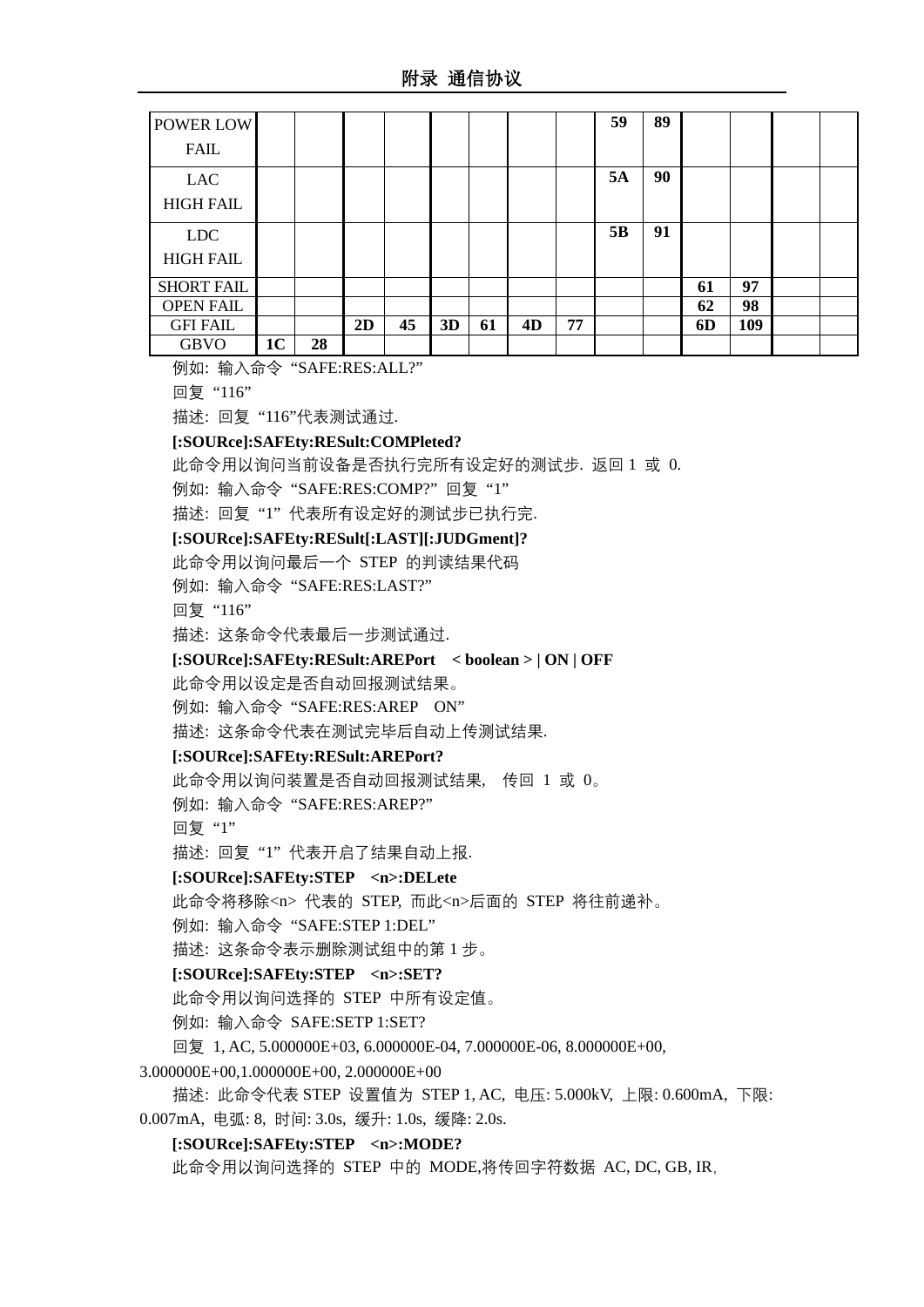# OSC,LC.

例如: 输入命令 "SAFE:SETP 1:MODE?" 回复 "DC" 描述: 回复 "DC" 代表第一步的测试类型为 DC. **[:SOURce]:SAFEty:STEP <n>:GB[:LEVel] < numeric value >** 此命令用以设定选择的 STEP, 其接地电阻测试时所需的电流值, 单位为安培 (A)。 范围: 2.0~32.0. 例如: 输入命令 "SAFE:STEP 1:GB 5" 描述: 此命令设置第一步 GB 的输出电流 5A. **[:SOURce]:SAFEty:STEP <n>:GB[:LEVel]?** 此命令用以询问选择的 STEP,其接地电阻测试时所需的电流值。 例如: 输入命令 "SAFE:STEP 1:GB?" 回复 "+5.000000E+00" 描述: 回复 "+5.000000E+00"第一步 GB 的电流输出值为 5A. **[:SOURce]:SAFEty:STEP <n>:GB:LIMit[:HIGH] < numeric value >** 此命令用以设定选择的 STEP,其接地电阻判定上限值, 单位为欧姆(Ω)。 范围: 0.0010 ~ 0.6000 例如: 输入命令 "SAFE:STEP 1:GB:LIM 0.11" 描述: 此命令设置第一步 GB 的电阻上限为 0.11Ω. **[:SOURce]:SAFEty:STEP <n>:GB:LIMit[:HIGH]?** 此命令用以询问选择的 STEP,其接地电阻判定上限值。 例如: 输入命令 "SAFE:STEP 1:GB:LIM?" 回复 "+1.100000E-01" 描述: 回复 "+1.100000E-01" 代表第一步 GB 的电阻上限 0.11 Ω. **[:SOURce]:SAFEty:STEP <n>:GB:LIMit:LOW** 此命令用以设定选择的 STEP,其接地电阻判定下限值。 范围: 0.0000 ~0.6000 例如: 输入命令 "SAFE:STEP 1:GB:LIM:LOW 0.01" 描述: 此命令设置第一步 GB 的电阻下限为 0.01 Ω. **[:SOURce]:SAFEty:STEP <n>:GB:LIMit:LOW?** 此命令用以询问选择的 STEP,其接地电阻判定下限值。 输入命令 "SAFE:STEP 1:GB:LIM:LOW?" 回复 "+1.000000E-02" 描述: 回复 "+1.000000E-02" 代表第一步 GB 的电阻下限 0.01 Ω. **[:SOURce]:SAFEty:STEP <n>:GB:TIME[:TEST] < numeric value >** 此命令用以设定选择的 STEP,其测试所需时间,单位为秒 (s)。 范围: 0 or 0.5~999.9, 0 为连续测试 例如: 输入命令 "SAFE:STEP 1:GB:TIME 0.5" 描述: 此命令设置第一步 GB 的测试时间 0.5 s. **[:SOURce]:SAFEty:STEP <n>:GB:TIME[:TEST]?**  此命令用以询问选择的 STEP,其测试所需时间。 例如: 输入命令 "SAFE:STEP 1:GB:TIME?" 回复 "+5.000000E-01" 描述: 回复 "+5.000000E-01" 代表第一步 GB 的测试时间 0.5 s. **[:SOURce]:SAFEty:STEP <n>:GB: FREQuency < numeric value >**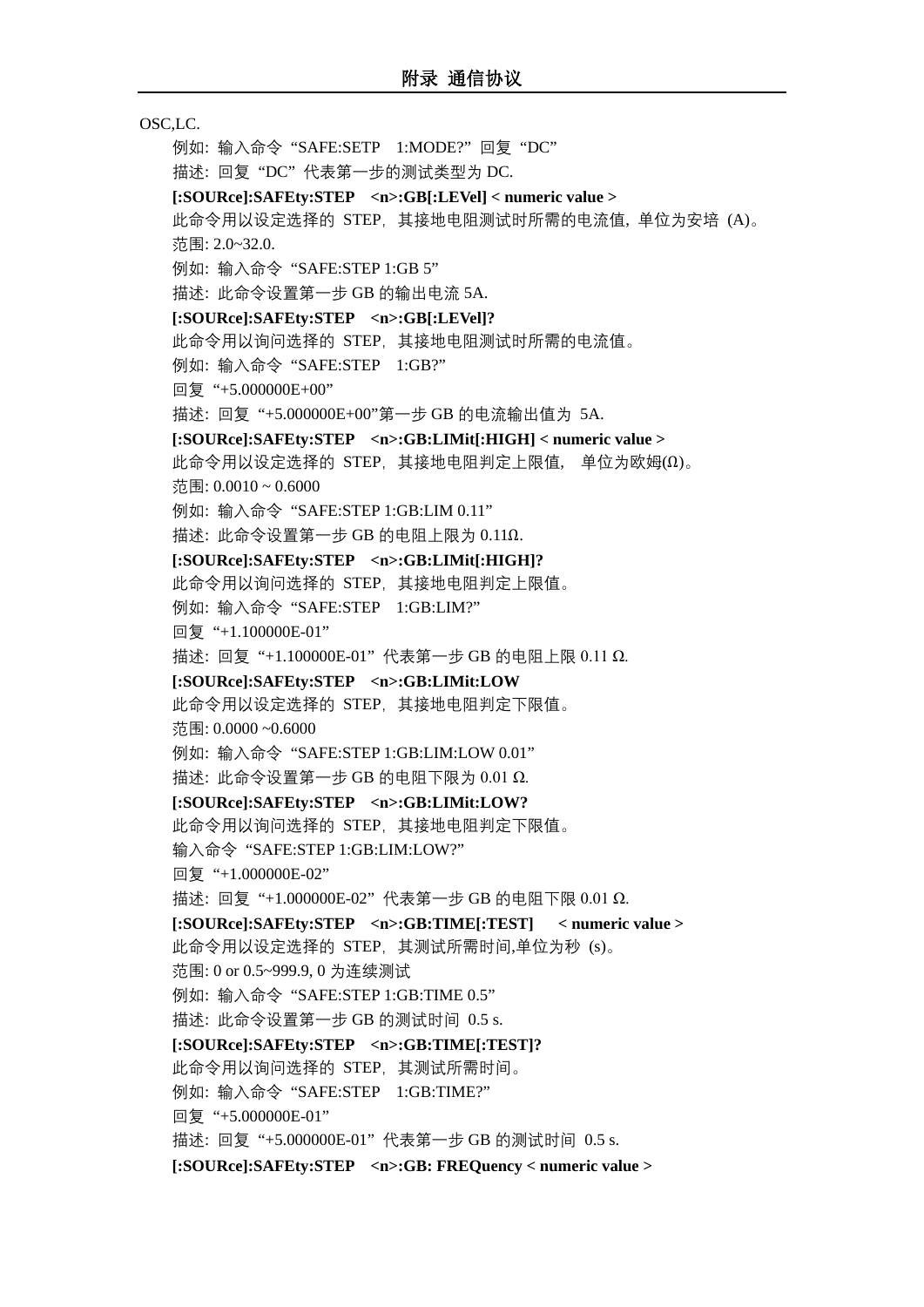此命令用以设定选择的 STEP, 其接地电阻测试时所需的频率值, 单位为赫兹 (Hz)。 范围: 50/60 例如: 输入命令 "SAFE:STEP 1:GB:FREQ 50" 描述: 此命令设置第一步 GB 的测试频率为 50Hz. **[:SOURce]:SAFEty:STEP <n>:GB: FREQuency?** 此命令用以询问选择的 STEP, 其接地电阻测试时所需的频率值。 例如: 输入命令 "SAFE:STEP 1:GB:FREQ?" 回复 "5.000000E+01" 描述: 回复 "5.000000E+01" 代表第一步 GB 的测试频率为 50Hz. **[:SOURce]:SAFEty:STEP <n>:GB: VOLTage < numeric value >** 此命令用以设定接地阻抗测试时之开路电压。 范围: 3.0~10.0 例如: 输入命令 "SAFE:STEP 1:GB:VOLT 5.5" 描述: 此命令设置第一步 GB 的开路电压为 5.5V. **[:SOURce]:SAFEty:STEP <n>:GB: VOLTage?** 此命令用以查询接地阻抗测试时之开路电压。 例如: 输入命令 "SAFE:STEP 1:GB:VOLT?" 回复 "5.500000E+00" 描述: 回复 "5.500000E+00" 代表第一步 GB 的开路电压为 5.5V. **[:SOURce]:SAFEty:STEP<n>:GB:CURRent:OFFSet <numeric value>** 此命令用以设定接地阻抗测试时的补偿值,单位Ω. 范围: 0.0000~0.2000 例如: 输入命令"SAFE:STEP 1:GB:CURR:OFFS 0.005" 描述: 此命令设置第一步 GB 的电阻补偿值为 5mΩ. **[:SOURce]:SAFEty:STEP<n>:GB:CURRent:OFFSet?** 此命令用以查询接地阻抗测试时之补偿值. 例如: 输入命令"SAFE:STEP 1:GB:CURR:OFFS? " 回复"5.000000E-03" 描述: 回复"5.000000E-03" 代表第一步 GB 的补偿值为 5mΩ. **[:SOURce]:SAFEty:STEP<n>:GB:CHANnel[:HIGH] <channel list>** 此命令用以设定接地阻抗测试时多通道卡的输出通道,<channel list>的格式如下: (@SN(C1,C2,C3))。SN 是通道卡的编码,与高压通道数一致,例如 5 高压 3 接地卡, SN=5。C1、C2、C3 是要设置为输出的通道。 例如: 输入命令"SAFE:STEP 1:GB:CHAN (@5)(1,2,3))" 范围: 实际接地通道数 描述: 此命令设置第一步 GB 在 5 高压 3 接地卡时的 1、2、3 通道为输出。 **[:SOURce]:SAFEty:STEP<n>:GB:CHANnel[:HIGH]?** 此命令用以查询接地阻抗测试时的多通道卡序号以及输出通道状态。 例如: 输入命令"SAFE:STEP 1:GB:CHAN?"

回复"(@5)(1,2,3))"

描述: 回复"(@5)(1,2,3))" 代表第一步 GB 的多通道卡的 1、2、3 通道为输出状态,且 当前为 5 高压 3 接地多通道卡.

**[:SOURce]:SAFEty:STEP <n>:AC[:LEVel] < numeric value >**

此命令用以设定所选择的 STEP,其交流耐压测试时所需的电压值, 单位为伏特。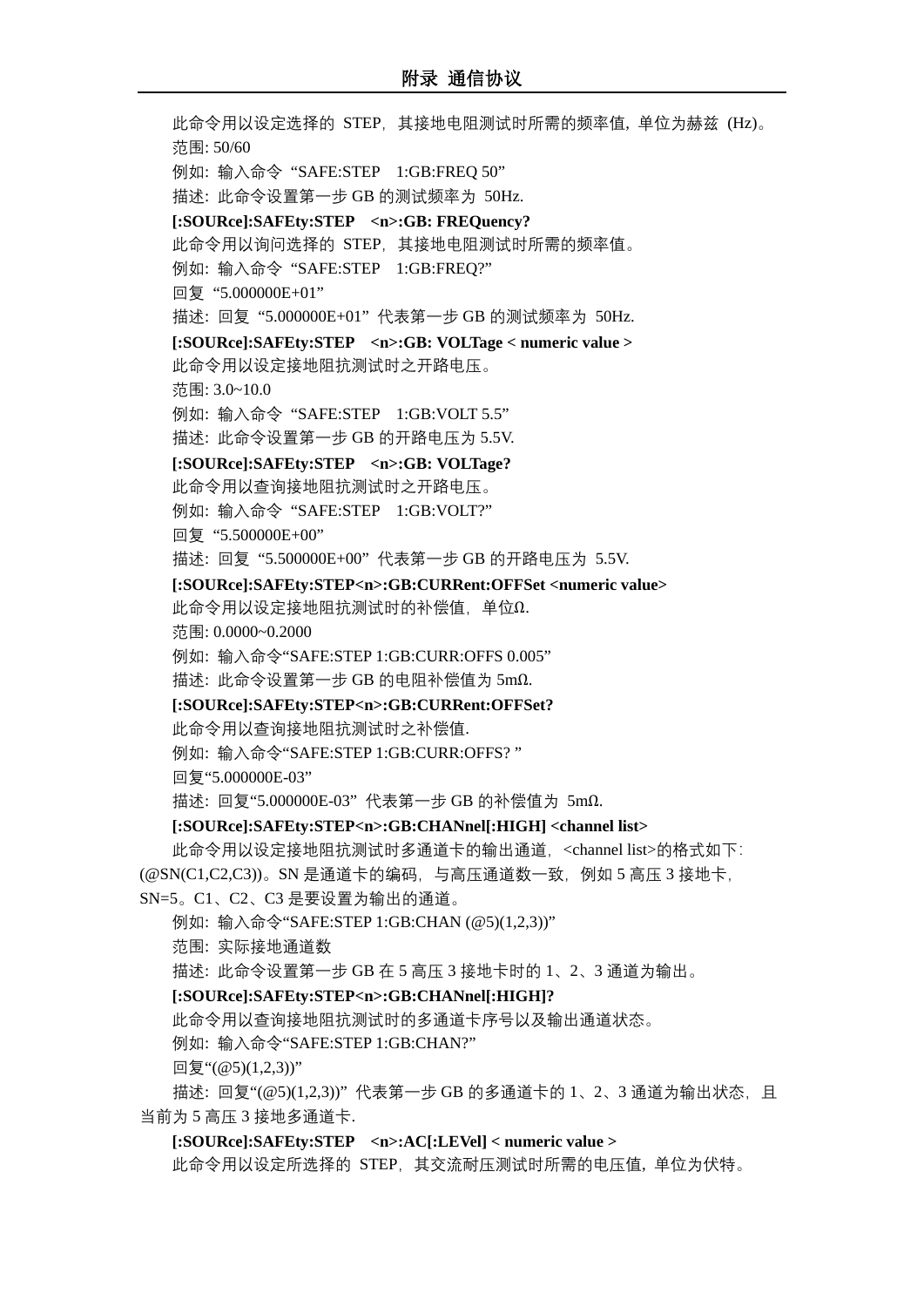范围: 100~5000 例如: 输入命令 "SAFE:STEP 2:AC 3000" 描述: 此命令设置第二步 AC 的电压输出值为 3000V. **[:SOURce]:SAFEty:STEP <n>:AC[:LEVel]?** 此命令用以询问所选择的 STEP,其交流耐压测试时所需的电压值。 例如: 输入命令 "SAFE:STEP 2:AC?" 回复 "3.000000E+03" 描述: 回复 "3.000000E+03" 代表第二步 AC 的电压输出值为 3000V. **[:SOURce]:SAFEty:STEP <n>:AC:LIMit[:HIGH] < numeric value >** 此命令用以设定所选择的 STEP,其交流耐压漏电电流上限值。 范围: 0.00000~0.04200 例如: 输入命令 "SAFE:STEP 2:AC:LIM 0.01" 描述: 此命令设置第二步 AC 的电流上限为 10mA. **[:SOURce]:SAFEty:STEP <n>:AC:LIMit[:HIGH]?** 此命令用以询问所选择的 STEP,其交流耐压漏电电流上限值。 例如: 输入命令 "SAFE:STEP 2:AC:LIM?" 回复 "1.000000E-02" 描述: 回复 "1.000000E-02" 代表第二步 AC 的电流上限为 10mA. **[:SOURce]:SAFEty:STEP <n>:AC:LIMit:LOW < numeric value >** 此命令用以设定所选择的 STEP,其交流耐压漏电电流下限值。 范围: 0.000000~0.009999 例如: 输入命令 "SAFE:STEP 2:AC:LIM:LOW 0.00001" 描述: 此命令设置第二步 AC 的电流下限为 0.01mA. **[:SOURce]:SAFEty:STEP <n>:AC:LIMit:LOW?** 此命令用以询问所选择的 STEP,其交流耐压漏电电流下限值。 例如: 输入命令 "SAFE:STEP 2:AC:LIM:LOW?" 回复 "1.000000E-05" 描述: 回复 "1.000000E-05" 代表第二步 AC 的电流下限为 0.01mA. **[:SOURce]:SAFEty:STEP <n>:AC:LIMit:ARC[:LEVel] < numeric value >** 此命令用以设定所选择的 STEP,其 ARC 等级。 范围: 0~9, 0 为关闭. 例如: 输入命令 "SAFE:STEP 2:AC:LIM:ARC 4" 描述: 此命令设置第二步 AC 的电弧侦测等级为 4. **[:SOURce]:SAFEty:STEP <n>:AC:LIMit:ARC[:LEVel]?** 此命令用以询问所选择的 STEP,其 ARC 检测值。 例如: 输入命令 "SAFE:STEP 2:AC:LIM:ARC?" 回复 "4.000000E+00" 描述: 回复 "4.000000E+00"代表第二步 AC 的电弧侦测等级为 4. **[:SOURce]:SAFEty:STEP <n>:AC:TIME:RAMP < numeric value >** 此命令用以设定所选择的 STEP, 其测试上升至设定电压所需时间。 范围: 0 or 0.1~999.9, 0 为关闭 例如: 输入命令 "SAFE:STEP 2:AC:TIME:RAMP 5" 描述: 此命令设置第二步 AC 的缓升时间为 5.0s. **[:SOURce]:SAFEty:STEP <n>:AC:TIME:RAMP?**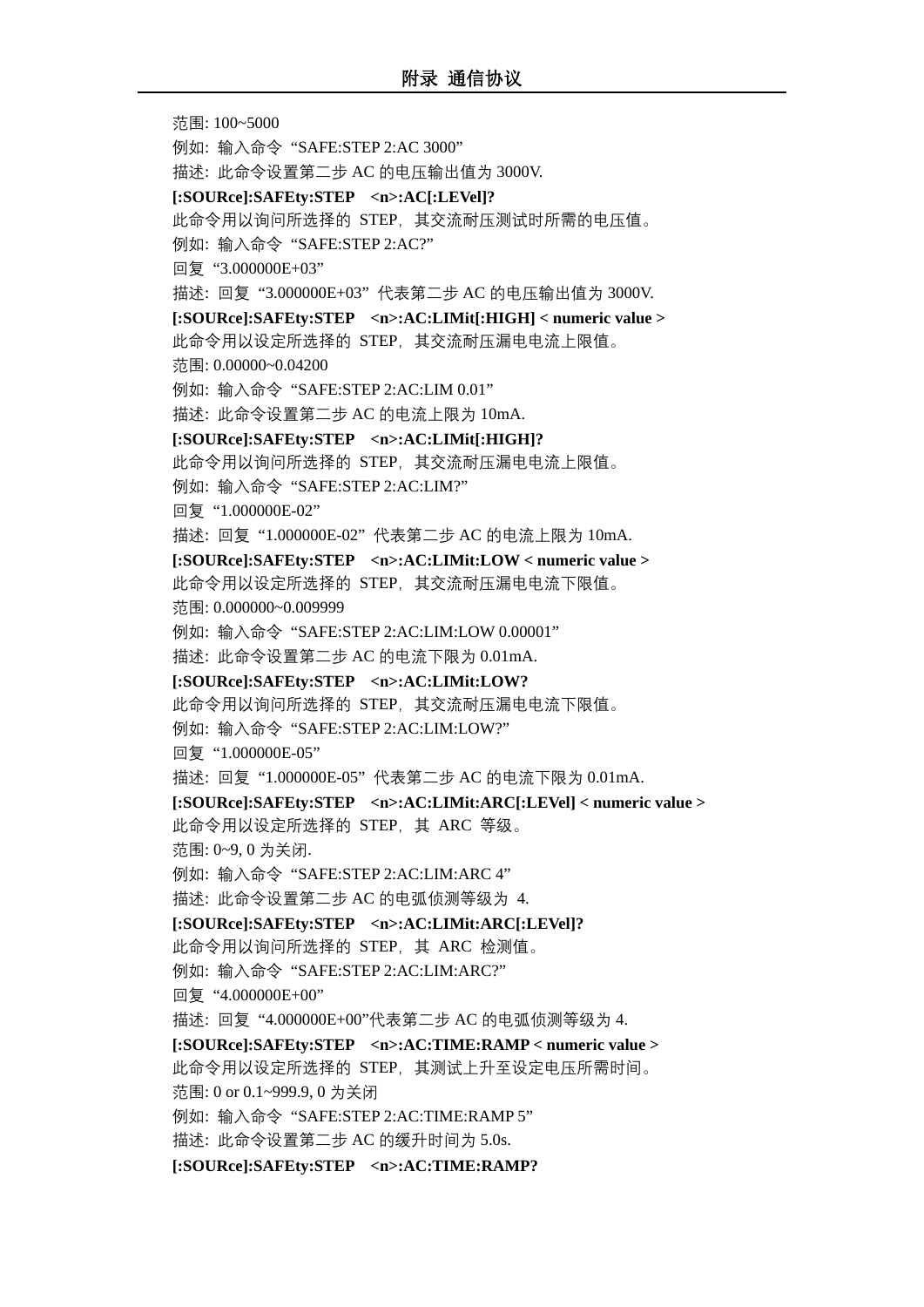此命令用以询问所选择的 STEP,其测试上升至设定电压所需时间。 例如: 输入命令 "SAFE:STEP 2:AC:TIME:RAMP?" 回复 "5.000000E+00" 描述: 回复 "5.000000E+00" 代表第二步 AC 的缓升时间为 5.0s. **[:SOURce]:SAFEty:STEP <n>:AC:TIME[:TEST] < numeric value >** 此命令用以设定所选择的 STEP,其测试所需时间。 范围: 0 or 0.5~999.0, 0 为连续测试 例如: 输入命令 "SAFE:STEP 2:AC:TIME 10" 描述: 此命令设置第二步 AC 的测试时间为 10.0sec. **[:SOURce]:SAFEty:STEP <n>:AC:TIME[:TEST]?**  此命令用以询问所选择的 STEP,其测试所需时间。 例如: 输入命令 "SAFE:STEP 2:AC:TIME?" 回复 "1.000000E+01" 描述: 回复 "1.000000E+01" 代表第二步 AC 的测试时间为 10.0sec. **[:SOURce]:SAFEty:STEP <n>:AC:TIME:FALL < numeric value >** 此命令用以设定所选择的 STEP,其测试电压下降至零所需时间。 范围: 0 or 0.1~999.0, 0 为关闭 例如: 输入命令 "SAFE:STEP 2:AC:TIME:FALL 3" 描述: 此命令设置第二步 AC 的缓降时间为 3.0sec. **[:SOURce]:SAFEty:STEP <n>:AC:TIME:FALL?** 此命令用以询问所选择的 STEP,其测试电压下降至零所需时间。 例如: 输入命令 "SAFE:STEP 2:AC:TIME:FALL?" 回复 "3.000000E+00" 描述: 回复 "3.000000E+00" 代表第二步 AC 的缓降时间为 3.0sec. **[:SOURce]:SAFEty:STEP <n>:AC: FREQuency < numeric value >** 此命令用以设定交流耐压测试时输出电压之频率。 范围: 50/60 例如: 输入命令 "SAFE:STEP 2:AC:FREQ 60" 描述: 此命令设置第二步 AC 的测试频率为 60Hz. **[:SOURce]:SAFEty:STEP <n>:AC: FREQuency?** 此命令用以查询交流耐压测试时输出电压之频率。 例如: 输入命令 "SAFE:STEP 2:AC:FREQ?" 回复 "6.000000E+01" 描述: 回复 "6.000000E+01" 代表第二步 AC 的测试频率为 60Hz. **[:SOURce]:SAFEty:STEP<n>:AC:CURRent:OFFSet?** 此命令用以查询交流耐压测试时的电流补偿值. 例如: 输入命令 "SAFE:STEP 1:AC:CURR:OFFS? 回复 "5.000000E-03" 描述: 回复 "5.000000E-03" 代表第二步 AC 的补偿值 5mA. **[:SOURce]:SAFEty:STEP<n>: AC:CHANnel[:HIGH] <channel list>** 此命令用以设定交流耐压测试时多通道卡的输出高压通道,<channel list>的格式如 下:(@SN(C1,C2,C3))。SN 是通道卡的编码,与高压通道数一致,例如 5 高压 3 接地卡, SN=5。C1、C2、C3 是要设置为输出的通道。

例如: 输入命令"SAFE:STEP 2:AC:CHAN (@5)(3,5,6,8))"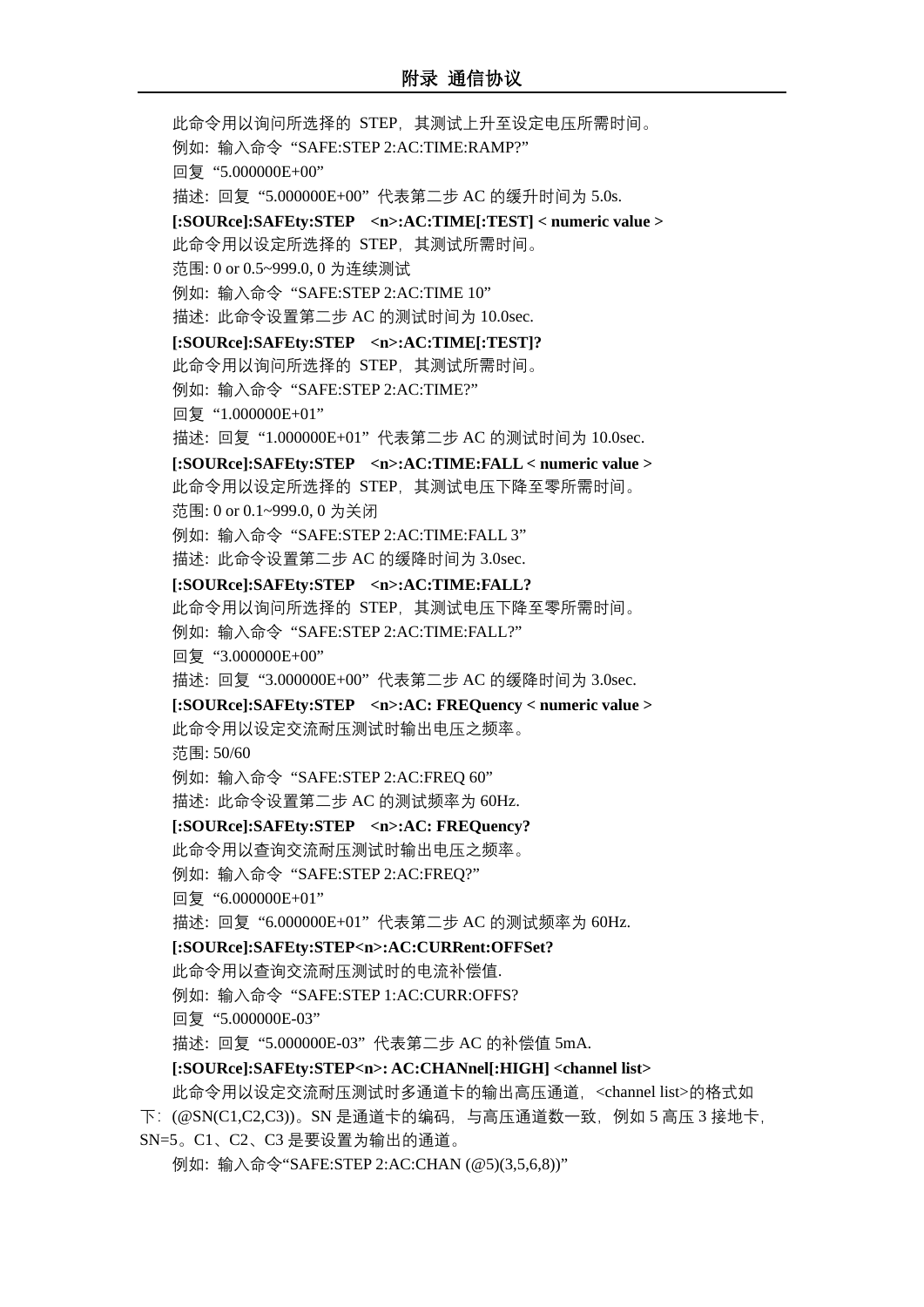范围: 实际耐压通道数

描述: 此命令设置第二步 AC 在 5 高压 3 接地卡时的 3、5、6、8 通道为高压输出。

**[:SOURce]:SAFEty:STEP<n>: AC:CHANnel[:HIGH]?**

此命令用以查询交流耐压测试时的多通道卡序号以及输出高压通道状态。

例如: 输入命令"SAFE:STEP 2:AC:CHAN?"

回复"(@5)(3,5,6,8))"

描述: 回复"(@5)(3,5,6,8))" 代表第二步 AC 的多通道卡的 3、5、6、8 通道为输出高压 状态, 且当前为 5 高压 3 接地多通道卡.

#### **[:SOURce]:SAFEty:STEP<n>: AC:CHANnel:LOW <channel list>**

此命令用以设定交流耐压测试时多通道卡的输出回路通道,<channel list>的格式如

 $\Gamma$ :  $(\text{@SN}(C1, C2, C3))$ 。SN 是通道卡的编码, 与高压通道数一致, 例如 5 高压 3 接地卡,

SN=5。C1、C2、C3 是要设置为输出的通道。

例如: 输入命令"SAFE:STEP 2:AC:CHAN:LOW (@5)(4,7))"

范围: 实际耐压通道数

描述: 此命令设置第二步 AC 在 5 高压 3 接地卡时的 4、7 通道为回路输出。

#### **[:SOURce]:SAFEty:STEP<n>: AC:CHANnel:LOW?**

此命令用以查询交流耐压测试时的多通道卡序号以及输出回路通道状态。

例如: 输入命令"SAFE:STEP 2:AC:CHAN:LOW?"

回复"(@5)(4,7))"

描述: 回复"(@5)(4,7))"代表第二步 AC 的多通道卡的 4、7 通道为输出回路状态, 且 当前为 5 高压 3 接地多通道卡.

#### **[:SOURce]:SAFEty:STEP <n>:DC[:LEVel] < numeric value >**

此命令用以设定所选择的 STEP,其直流耐压测试时所需的电压值。

范围: 100~6000

例如: 输入命令 "SAFE:STEP 3:DC 4000"

描述: 此命令设置第三步 DC 的输出电压为 4000V.

#### **[:SOURce]:SAFEty:STEP <n>:DC[:LEVel]?**

此命令用以询问所选择的 STEP,其直流耐压测试时所需的电压值。

例如: 输入命令 "SAFE:STEP 3:DC?"

回复 "4.000000E+03"

描述: 回复 "4.000000E+03" 代表第三步 DC 的输出电压为 4000V.

**[:SOURce:]SAFEty:STEP <n>:DC:LIMit[:HIGH] < numeric value >**

此命令用以设定所选择的 STEP,其直流耐压漏电电流上限值。 范围: 0.000000~0.020000

例如: 输入命令 "SAFE:STEP 3:DC:LIM 0.002999"

描述: 此命令设置第三步 DC 的电流上限为 2.999mA.

#### **[:SOURce:]SAFEty:STEP <n>:DC:LIMit[:HIGH]?**

此命令用以询问所选择的 STEP,其直流耐压漏电电流上限值。

例如: 输入命令 "SAFE:STEP 3:DC:LIM?"

回复 "2.999000E-03"

描述: 回复 "2.999000E-03" 代表第三步 DC 的电流上限为 2.999mA.

**[:SOURce:]SAFEty:STEP <n>:DC:LIMit:LOW < numeric value >** 此命令用以设定所选择的 STEP,其直流耐压漏电电流下限值。 范围: 0.0000000~0.0009999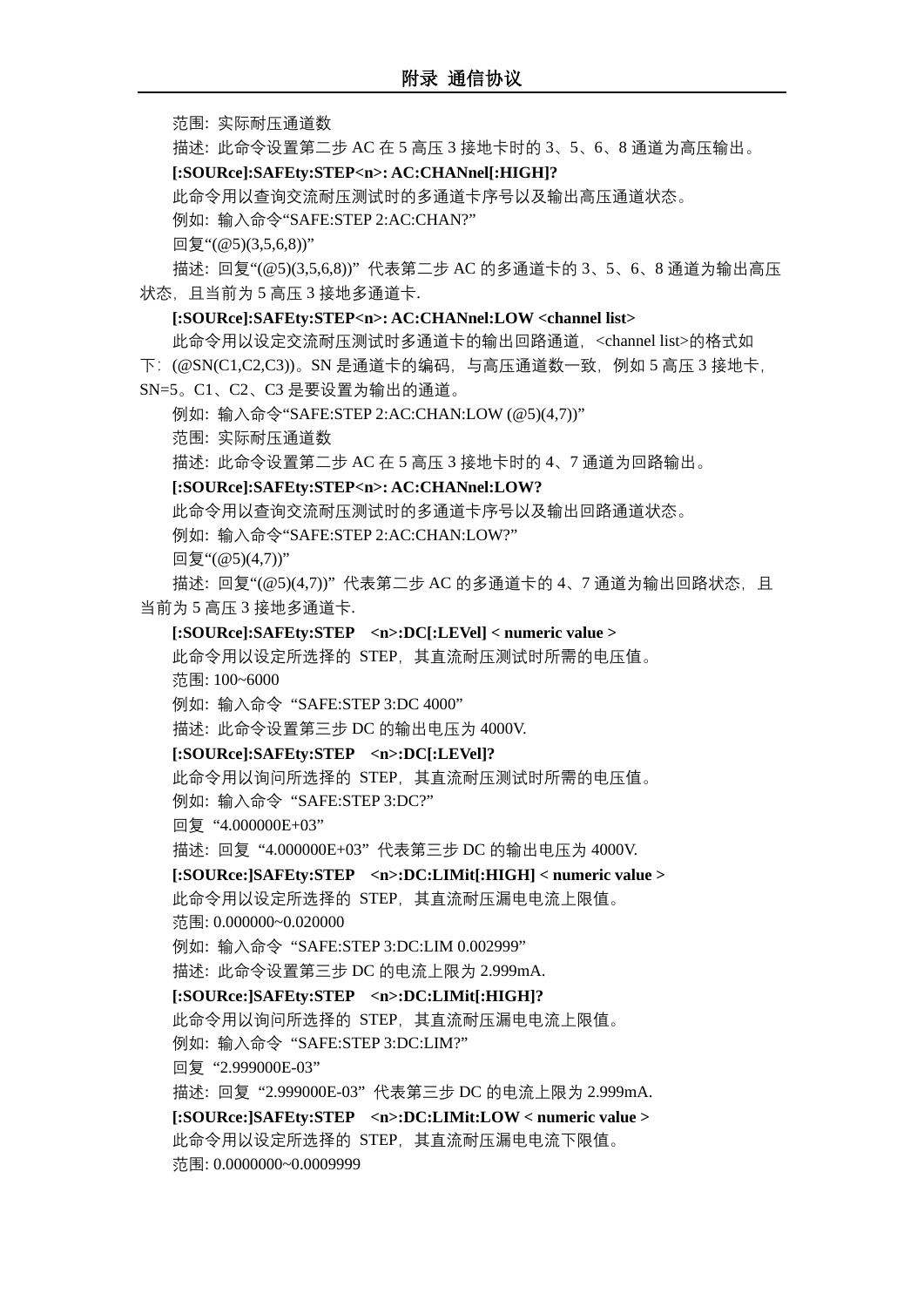例如: 输入命令 "SAFE:STEP 3:DC:LIM:LOW 0.000001" 描述: 此命令设置第三步 DC 的电流上下限为 0.001mA. **[:SOURce:]SAFEty:STEP <n>:DC:LIMit:LOW?**  此命令用以询问所选择的 STEP,其直流耐压漏电电流下限值。 例如: 输入命令 "SAFE:STEP 3:DC:LIM:LOW?" 回复 "1.000000E-06" 描述: 回复 "1.000000E-06" 代表第三步 DC 的电流下限为 0.001mA. **[:SOURce]:SAFEty:STEP <n>:DC:ARC[:LEVel] < numeric value >** 此命令用以设定所选择的 STEP,其 ARC 检测值。 范围: 0~9, 0 为关闭 例如: 输入命令 "SAFE:STEP 3:DC:LIM:ARC 2" 描述: 此命令设置第三步 DC 的电弧侦测等级为 2. **[:SOURce]:SAFEty:STEP <n>:DC:ARC[:LEVel]?** 此命令用以询问所选择的 STEP,其 ARC 检测值。 例如: 输入命令 "SAFE:STEP 3:DC:LIM:ARC?" 回复 "2.000000E+00" 描述: 回复 "2.000000E+00" 代表第三步 DC 的电弧侦测等级为 2. **[:SOURce]:SAFEty:STEP <n>:DC:TIME:RAMP < numeric value >** 此命令用以设定所选择的 STEP,其测试上升至设定电压所需时间。 范围: 0 or 0.4~999.9, 0 为关闭 例如: 输入命令 "SAFE: STEP 3: DC: TIME: RAMP 2" 描述: 此命令设置第三步 DC 的缓升时间为 2.0 sec. **[:SOURce]:SAFEty:STEP <n>:DC:TIME:RAMP?** 此命令用以询问所选择的 STEP,其测试上升至设定电压所需时间。 例如: 输入命令 "SAFE: STEP 3: DC: TIME: RAMP?" 回复 "2.000000E+00" 描述: 回复 "2.000000E+00" 代表第三步 DC 的缓升时间为 2.0 sec. **[:SOURce]:SAFEty:STEP <n>:DC:TIME[:TEST] < numeric value >** 此命令用以设定所选择的 STEP,其测试所需时间。 范围: 0 or 0.5~999.5, 0 为连续测试 例如: 输入命令 "SAFE:STEP 3:DC:TIME 1" 描述: 此命令设置第三步 DC 的测试时间为 1.0sec. **[:SOURce]:SAFEty:STEP <n>:DC:TIME[:TEST]?**  此命令用以询问所选择的 STEP,其测试所需时间。 例如: 输入命令 "SAFE:STEP 3:DC:TIME?" 回复 "1.000000E+00" 描述: 回复 "1.000000E+00" 代表第三步 DC 的测试时间为 1 sec. **[:SOURce]:SAFEty:STEP <n>:DC:TIME:FALL < numeric value >** 此命令用以设定所选择的 STEP, 其测试电压下降至零所需时间。 范围: 0 or 1.0~999.0, 0 为关闭 例如: 输入命令 "SAFE:STEP 3:DC:TIME:FALL 3" 描述: 此命令设置第三步 DC 的缓降时间为 3.0sec. **[:SOURce]:SAFEty:STEP <n>:DC:TIME:FALL?** 此命令用以询问所选择的 STEP,其测试电压下降至零所需时间。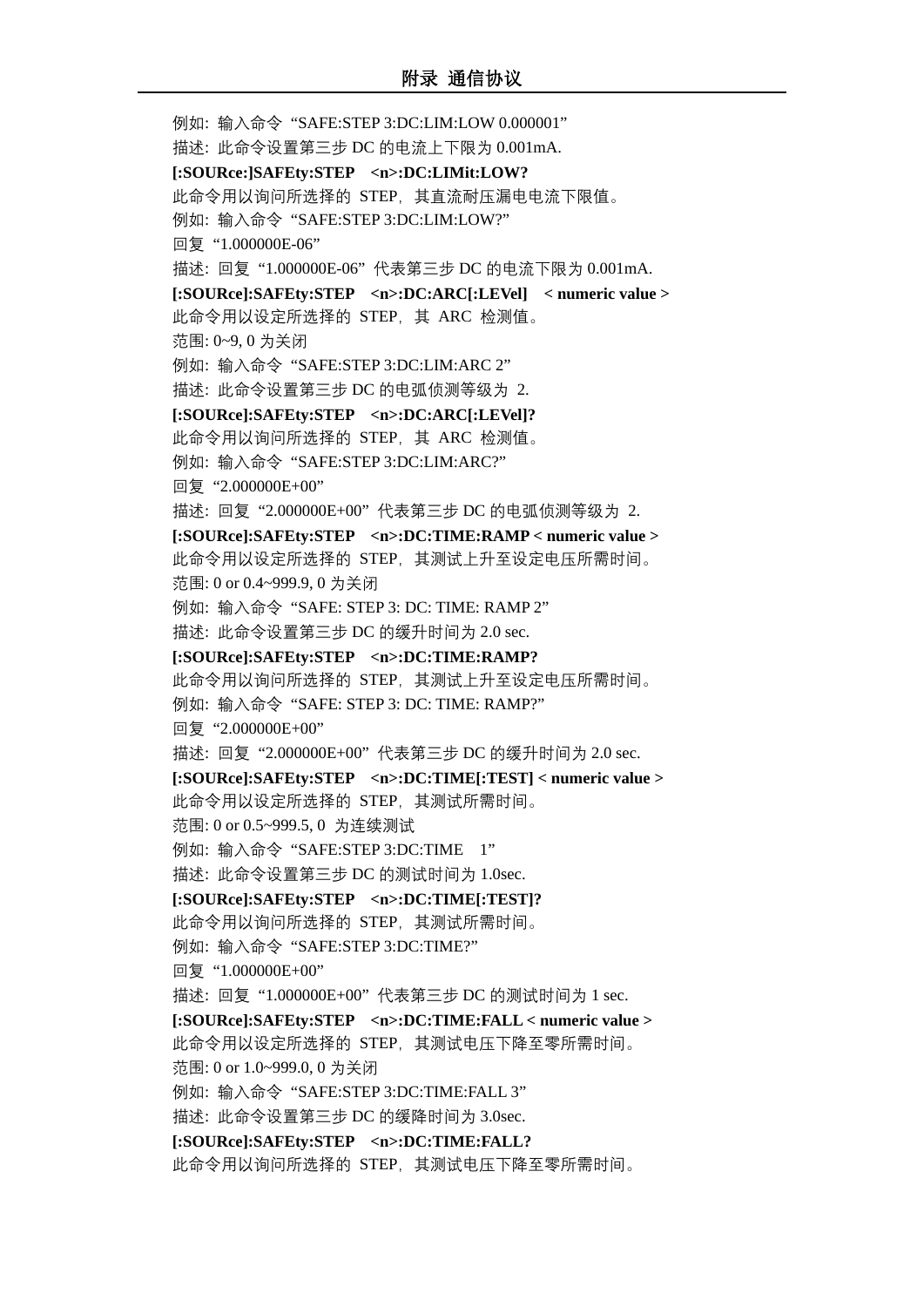例如: 输入命令 "SAFE:STEP 3:DC:TIME:FALL?"

回复 "3.000000E+00"

描述: 回复 "3.000000E+00" 代表第三步 DC 的缓降时间为 3.0sec.

**[:SOURce]:SAFEty:STEP<n>:DC:CURRent:OFFSet <numeric value>**

此命令用以设定所选择的 STEP, 其漏电流补偿值. 单位安培 (A). 范围:0.000000~ 0.0002000

例如: 输入命令 "SAFE:STEP 1:DC:CURR:OFFS 0.00005

描述: 此命令设置第三步 DC 的补偿值为 50uA.

#### **[:SOURce]:SAFEty:STEP<n>:DC:CURRent:OFFSet?**

It queries offset value of selected STEP.

例如: 输入命令 "SAFE:STEP 1:DC:CURR:OFFS?

回复 "5.000000E-05"

描述: 回复 "5.000000E-03" 代表第三步 DC 的补偿值为 50uA.

#### **[:SOURce]:SAFEty:STEP<n>: DC:CHANnel[:HIGH] <channel list>**

此命令用以设定直流耐压测试时多通道卡的输出高压通道,<channel list>的格式如 下:  $(@SN(C1, C2, C3))$ 。SN 是通道卡的编码, 与高压通道数一致, 例如 5 高压 3 接地卡,

SN=5。C1、C2、C3 是要设置为输出的通道。

例如: 输入命令"SAFE:STEP 3:DC:CHAN (@5)(3,5,6,8))"

范围: 实际耐压通道数

描述: 此命令设置第三步 DC 在 5 高压 3 接地卡时的 3、5、6、8 通道为高压输出。

#### **[:SOURce]:SAFEty:STEP<n>: DC:CHANnel[:HIGH]?**

此命令用以查询直流耐压测试时的多通道卡序号以及输出高压通道状态。

例如: 输入命令"SAFE:STEP 3:DC:CHAN?"

 $\Box$ 复"(@5)(3,5,6,8))"

描述: 回复"(@5)(3,5,6,8))" 代表第三步 DC 的多通道卡的 3、5、6、8 通道为输出高压 状态,且当前为 5 高压 3 接地多通道卡.

#### **[:SOURce]:SAFEty:STEP<n>: DC:CHANnel:LOW <channel list>**

此命令用以设定直流耐压测试时多通道卡的输出回路通道,<channel list>的格式如

下: (@SN(C1,C2,C3))。SN 是通道卡的编码, 与高压通道数一致, 例如 5 高压 3 接地卡,

SN=5。C1、C2、C3 是要设置为输出的通道。

例如: 输入命令"SAFE:STEP 3:DC:CHAN:LOW (@5)(4,7))"

范围: 实际耐压通道数

描述: 此命令设置第三步 DC 在 5 高压 3 接地卡时的 4、7 通道为回路输出。

#### **[:SOURce]:SAFEty:STEP<n>: DC:CHANnel:LOW?**

此命令用以查询直流耐压测试时的多通道卡序号以及输出回路通道状态。

例如: 输入命令"SAFE:STEP 3:DC:CHAN:LOW?"

回复"(@5)(4,7))"

描述: 回复"(@5)(4,7))"代表第三步 DC 的多通道卡的 4、7 通道为输出回路状态, 且 当前为 5 高压 3 接地多通道卡.

#### **[:SOURce]:SAFEty:STEP <n>:IR[:LEVel] < numeric value >**

此命令用以设定所选择的 STEP,其绝缘电阻测试时所需的电压值。

范围: 100~2500

例如: 输入命令 "SAFE:STEP 4:IR 1000"

描述: 此命令设置第四步 IR 的输出电压为 1000V.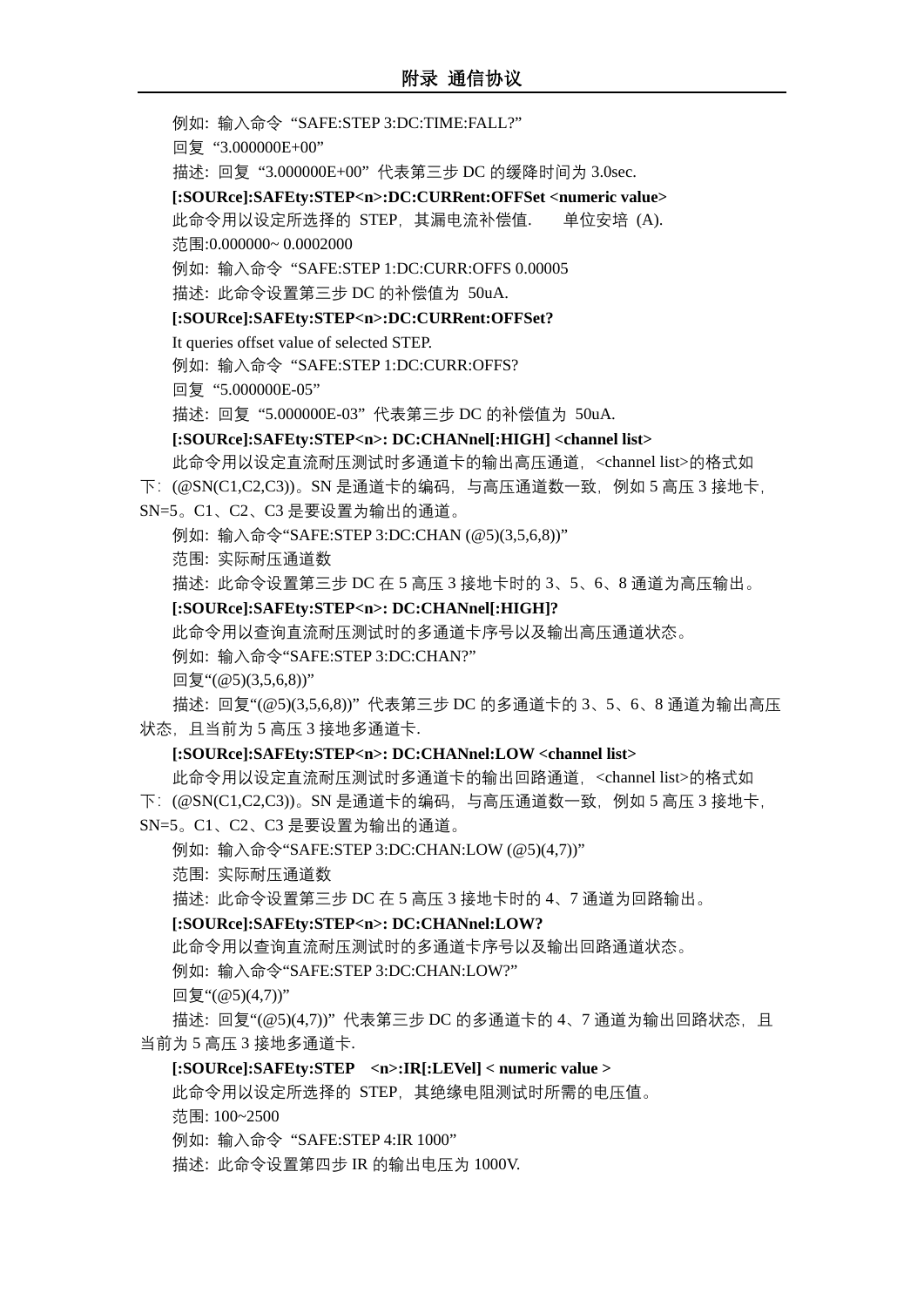**[:SOURce]:SAFEty:STEP <n>:IR[:LEVel]?** 此命令用以设定所选择的 STEP,其绝缘电阻测试时所需的电压值。 例如: 输入命令 "SAFE:STEP 4:IR?" 回复 "1.000000E+03" 描述: 回复 "1.000000E+03" 代表第四步 IR 的输出电压为 1000V. **[:SOURce]:SAFEty:STEP <n>:IR:LIMit:HIGH < numeric value >** 此命令用以设定所选择的 STEP,其绝缘电阻上限值。 范围: 1000000~50000000000 例如: 输入命令 "SAFE:STEP 4:IR:LIM:HIGH 50000000000" 描述: 此命令设置第四步 IR 的电阻上限为 50G□. **[:SOURce]:SAFEty:STEP <n>:IR:LIMit:HIGH?** 此命令用以询问所选择的 STEP,其绝缘电阻上限值。 例如: 输入命令 "SAFE:STEP 4:IR:LIM:HIGH?" 回复 "5.000000E+10" 描述: 回复 "5.000000E+10"代表第四步 IR 的电阻上限为 50G□. **[:SOURce]:SAFEty:STEP <n>:IR:LIMit[:LOW] < numeric value >** 此命令用以设定所选择的 STEP,其绝缘电阻下限值。 范围: 1000000~50000000000 例如: 输入命令 "SAFE:STEP 4:IR:LIM:1000000" 描述: 此命令设置第四步 IR 的电阻下限为 1M□. **[:SOURce]:SAFEty:STEP <n>:IR:LIMit[:LOW]?** 此命令用以询问所选择的 STEP,其绝缘电阻下限值。 例如: 输入命令 "SAFE:STEP 4:IR:LIM?" 回复 "1.000000E+06" 描述: 回复 "1.000000E+05"代表第四步 IR 的电阻下限为 1M□. **[:SOURce]:SAFEty:STEP <n>:IR:TIME:RAMP < numeric value >** 此命令用以设定所选择的 STEP,其测试上升至设定电压所需时间。 范围: 0 or 0.1~999.9, 0 为关闭 例如: 输入命令 "SAFE: STEP 4: IR: TIME: RAMP 0.5" 描述: 此命令设置第四步 IR 的缓升时间为 0.5 sec. **[:SOURce]:SAFEty:STEP <n>:IR:TIME:RAMP?** 此命令用以询问所选择的 STEP,其测试上升至设定电压所需时间。 例如: 输入命令 "SAFE: STEP 4: IR: TIME: RAMP?" 回复 "5.000000E-01" 描述: 回复 "5.000000E-01" 代表第四步 IR 的缓升时间为 0.5 sec. **[:SOURce]:SAFEty:STEP <n>:IR:TIME[:TEST] < numeric value >** 此命令用以设定所选择的 STEP,其测试所需时间。 范围: 0 or 0.5~999.0, 0 为连续测试 例如: 输入命令 "SAFE:STEP 4:IR:TIME 1" 描述: 此命令设置第四步 IR 的测试时间为 1.0sec. **[:SOURce]:SAFEty:STEP <n>:IR:TIME[:TEST]?** 此命令用以询问所选择的 STEP,其测试所需时间。 例如: 输入命令 "SAFE:STEP 4:IR:TIME?" 回复 "1.000000E+00"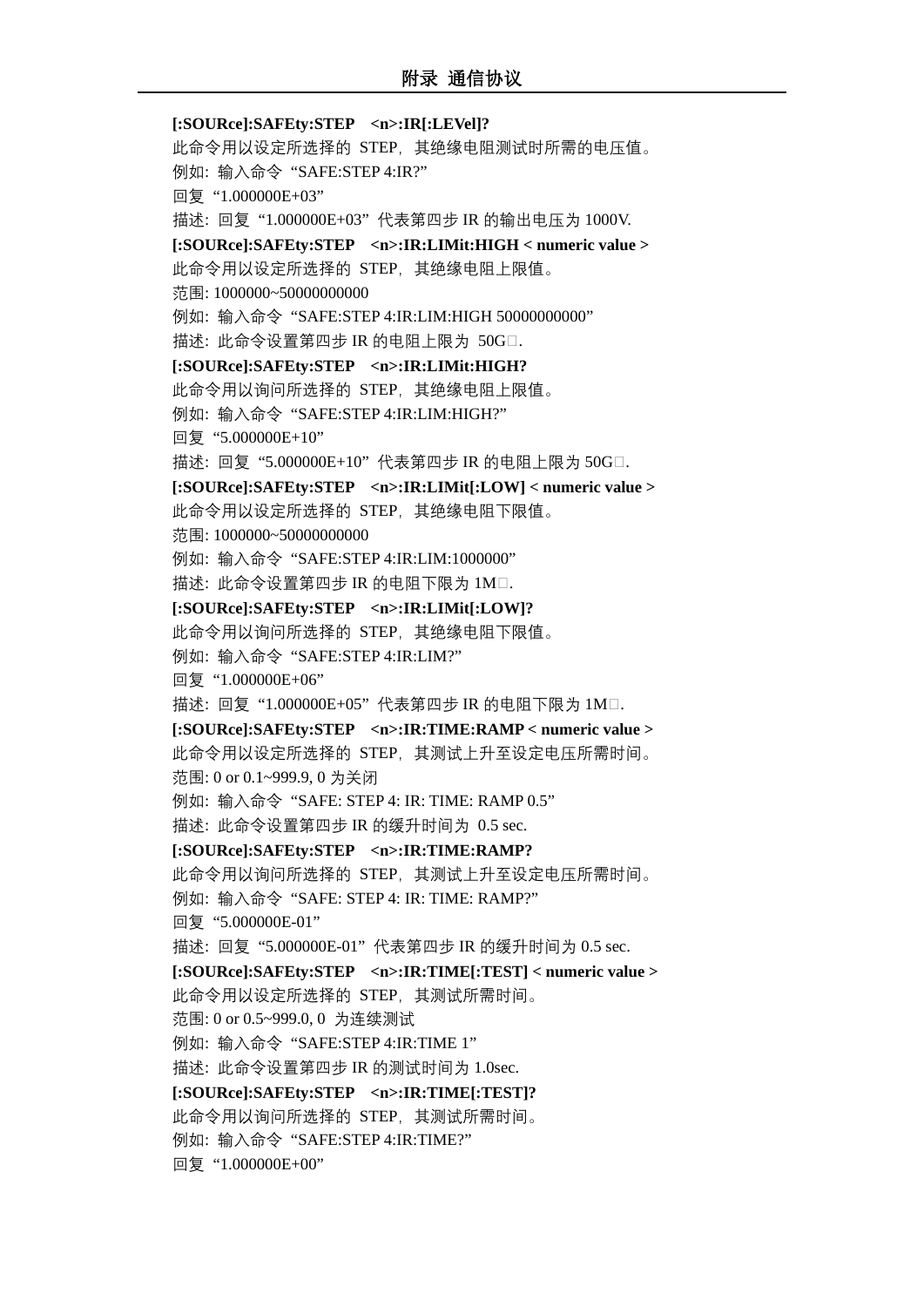描述: 回复 "1.000000E+00" 代表第四步 IR 的测试时间为 1 sec. **[:SOURce]:SAFEty:STEP <n>:IR:TIME:FALL < numeric value >** 此命令用以设定所选择的 STEP,其测试电压下降至零所需时间。 范围: 0 or 0.1~999.9, 0 为关闭 例如: 输入命令 "SAFE:STEP 4:IR:TIME:FALL 3" 描述: 此命令设置第四步 IR 的缓降时间为 3.0sec. **[:SOURce]:SAFEty:STEP <n>:IR:TIME:FALL?** 此命令用以询问所选择的 STEP,其测试电压下降至零所需时间。 例如: 输入命令 "SAFE:STEP 4:IR:TIME:FALL?" 回复 "3.000000E+00" 描述: 回复 "3.000000E+00" 代表第四步 IR 的缓降时间为 3.0sec. **[:SOURce]:SAFEty:STEP<n>: IR:CHANnel[:HIGH] <channel list>** 此命令用以设定绝缘电阻测试时多通道卡的输出高压通道,<channel list>的格式如 下:(@SN(C1,C2,C3))。SN 是通道卡的编码,与高压通道数一致,例如 5 高压 3 接地卡, SN=5。C1、C2、C3 是要设置为输出的通道。 例如: 输入命令"SAFE:STEP 4:IR:CHAN (@5)(3,5,6,8))" 范围: 实际耐压通道数 描述: 此命令设置第四步 IR 在 5 高压 3 接地卡时的 3、5、6、8 通道为高压输出。 **[:SOURce]:SAFEty:STEP<n>: IR:CHANnel[:HIGH]?** 此命令用以查询绝缘电阻测试时的多通道卡序号以及输出高压通道状态。 例如: 输入命令"SAFE:STEP 4:IR:CHAN?"  $\Box$ 复"(@5)(3,5,6,8))" 描述: 回复"(@5)(3,5,6,8))" 代表第四步 IR 的多通道卡的 3、5、6、8 通道为输出高压 状态,且当前为 5 高压 3 接地多通道卡. **[:SOURce]:SAFEty:STEP<n>: IR:CHANnel:LOW <channel list>** 此命令用以设定绝缘电阻测试时多通道卡的输出回路通道,<channel list>的格式如 下:  $(@SN(C1, C2, C3))$ 。SN 是通道卡的编码, 与高压通道数一致, 例如 5 高压 3 接地卡, SN=5。C1、C2、C3 是要设置为输出的通道。 例如: 输入命令"SAFE:STEP 4:IR:CHAN:LOW (@5)(4,7))" 范围: 实际耐压通道数 描述: 此命令设置第四步 IR 在 5 高压 3 接地卡时的 4、7 通道为回路输出。 **[:SOURce]:SAFEty:STEP<n>: IR:CHANnel:LOW?** 此命令用以查询绝缘电阻测试时的多通道卡序号以及输出回路通道状态。 例如: 输入命令"SAFE:STEP 4:IR:CHAN:LOW?" 回复"(@5)(4,7))" 描述: 回复"(@5)(4,7))"代表第四步 IR 的多通道卡的 4、7 通道为输出回路状态,且当 前为 5 高压 3 接地多通道卡. **[:SOURce]: SAFEty: STEP<n>: OSC: LIMit: OPEN < numeric value >** 此命令用以设定所选择的 STEP,其开路侦测开路电容值。

范围: 0.00~1.00

例如: 输入命令 "SAFE: STEP 6: OSC: LIM: OPEN 0.3"

描述: 此命令设置第六步 OSC 的电容下限为 30%.

**[:SOURce]: SAFEty: STEP<n>: OSC: LIMit: OPEN?**

此命令用以询问所选择的 STEP,其开路侦测开路电容值。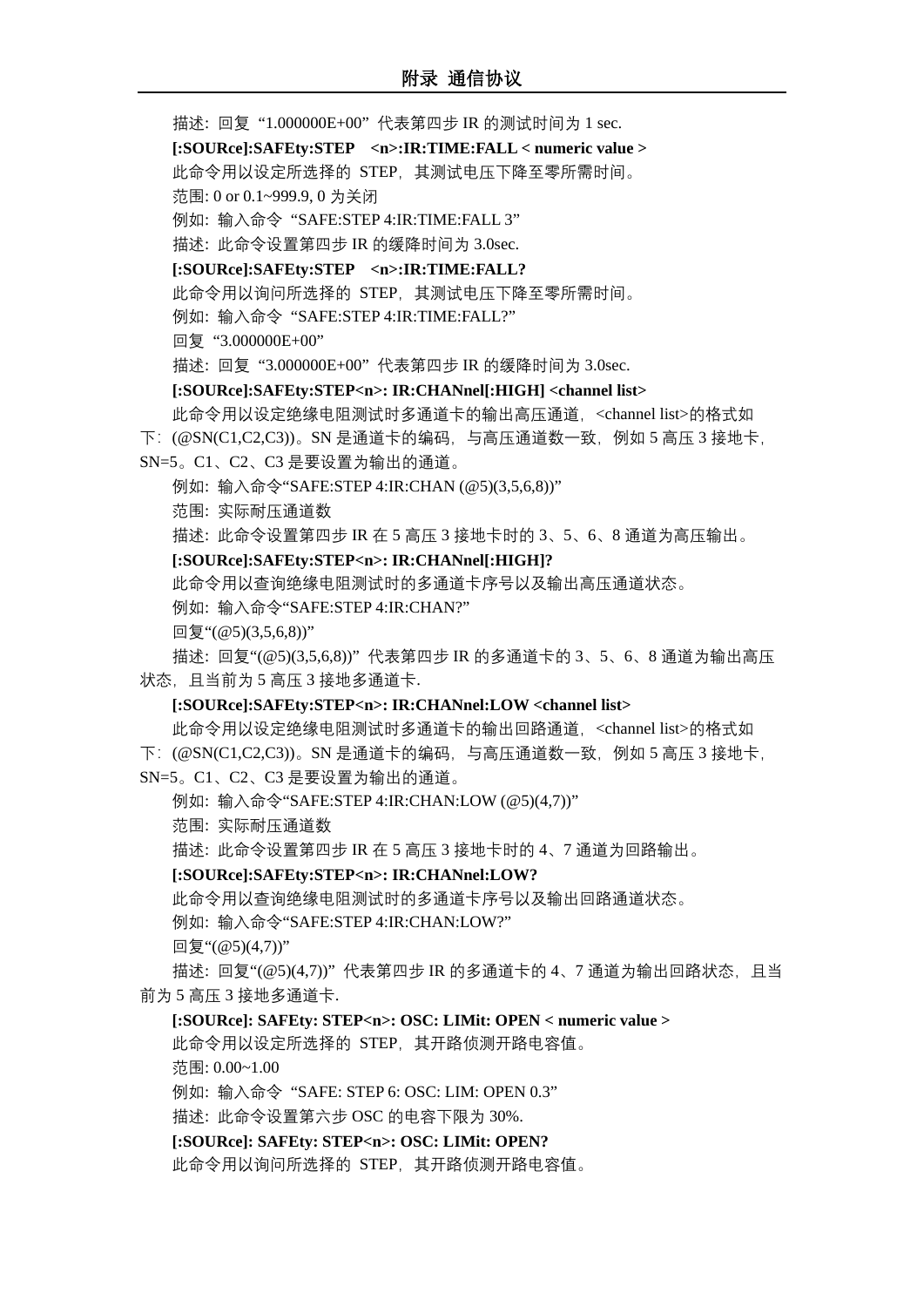例如: 输入命令 "SAFE: STEP 6: OSC: LIM: OPEN?" 回复 "3.000000E-01" 描述: 回复 "3.000000E-01" 代表第六步 OSC 的电容下限为 30%. **[:SOURce]: SAFEty: STEP<n>: OSC: LIMit: SHORT < numeric value >** 此命令用以设定所选择的 STEP,其开路侦测短路电容值。 范围: 0 or 1.00~5.00, 0 为无限大 例如: 输入命令 "SAFE: STEP 6: OSC: LIM: SHOR 3" 描述: 此命令设置第六步 OSC 的电容上限为 300%. **[:SOURce]: SAFEty: STEP<n>: OSC: LIMit: SHORT?(@#!¥#¥@@#@)** 此命令用以询问所选择的 STEP,其开路侦测短路电容值。 例如: 输入命令 "SAFE: STEP 6: OSC: LIM: SHOR?" 回复 "3.000000E+00" 描述: 回复 "3.000000E+00" 代表第六步 OSC 的电容上限为 300%. **[:SOURce]:SAFEty:STEP<n>:OSC:CURRent:OFFSet <numeric value>** 此命令用以设定所选择的 STEP, 其开路侦测电容补偿值。单位法拉 (F) 范围: 0.000000000~0.000025000. 例如: 输入命令 "SOURCE:SAFETY:STEP1:OSC:CURR:OFFS 0.00000001" 描述: 此命令设置第六步 OSC 的补偿值为 0.01nF. **[:SOURce]:SAFEty:STEP<n>:OSC:CURRent:OFFSet?** 此命令用以询问所选择的 STEP,其开路侦测电容补偿值。 例如: 输入命令 "SOURCE:SAFETY:STEP1:OSC:CURR:OFFS ?" 回复 "1.000000E-08" 描述: 回复 "1.000000E-08" 代表第六步 OSC 的补偿值为 0.01nF. **[:SOURce]:SAFEty:STEP<n>:OSC:CSTandard <numeric value>** 此命令用以设定所选择的 STEP, 其开路侦测标准电容值。单位法拉(F) 范围 0.000000001~0.000025000. 例如: 输入命令 "SOURCE:SAFETY:STEP1:OSC:CSTandard 0.000000009" 描述: 此命令设置第六步 OSC 的标准电容值为 0.009nF. **[:SOURce]:SAFEty:STEP<n>:OSC:CSTandard?** 此命令用以询问所选择的 STEP,其开路侦测标准电容值。 例如: 输入命令 "SOURCE:SAFETY:STEP1:OSC:CSTandard?" 回复 "9.000000E-09" 描述: 回复 "9.000000E-09" 代表第六步 OSC 的标准电容值为 0.009nF. **[:SOURce]:SAFEty:STEP<n>: OSC:CHANnel[:HIGH] <channel list>** 此命令用以设定开路侦测测试时多通道卡的输出高压通道,<channel list>的格式如 下:  $($ @SN(C1,C2,C3))。SN 是通道卡的编码,与高压通道数一致,例如 5 高压 3 接地卡, SN=5。C1、C2、C3 是要设置为输出的通道。 例如: 输入命令"SAFE:STEP 5:OSC:CHAN (@5)(3,5,6,8))" 范围: 实际耐压通道数 描述: 此命令设置第五步 OSC 在 5 高压 3 接地卡时的 3、5、6、8 通道为高压输出。 **[:SOURce]:SAFEty:STEP<n>: OSC:CHANnel[:HIGH]?** 此命令用以查询开路侦测测试时的多通道卡序号以及输出高压通道状态。 例如: 输入命令"SAFE:STEP 5:OSC:CHAN?"

回复"(@5)(3,5,6,8))"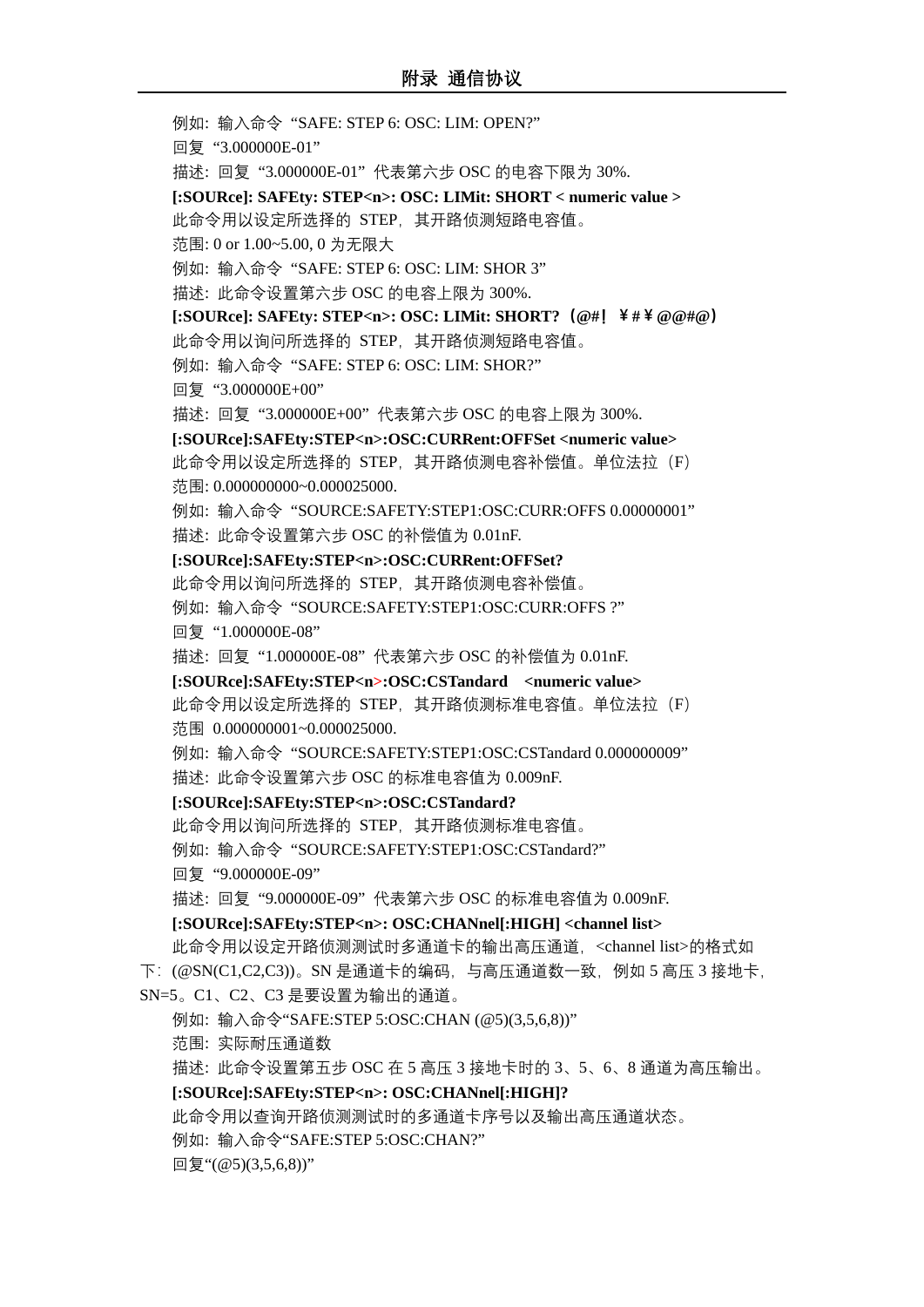描述: 回复"(@5)(3,5,6,8))" 代表第五步 OSC 的多通道卡的 3、5、6、8 通道为输出高 压状态,且当前为 5 高压 3 接地多通道卡.

#### **[:SOURce]:SAFEty:STEP<n>: OSC:CHANnel:LOW <channel list>**

此命令用以设定开路侦测测试时多通道卡的输出回路通道,<channel list>的格式如 下:(@SN(C1,C2,C3))。SN 是通道卡的编码,与高压通道数一致,例如 5 高压 3 接地卡, SN=5。C1、C2、C3 是要设置为输出的通道。

例如: 输入命令"SAFE:STEP 5:OSC:CHAN:LOW (@5)(4,7))"

范围: 实际耐压通道数

描述: 此命令设置第五步 OSC 在 5 高压 3 接地卡时的 4、7 通道为回路输出。

#### **[:SOURce]:SAFEty:STEP<n>: OSC:CHANnel:LOW?**

此命令用以查询开路侦测测试时的多通道卡序号以及输出回路通道状态。

例如: 输入命令"SAFE:STEP 5:OSC:CHAN:LOW?"

 $\Box$ 复"(@5)(4,7))"

描述: 回复"(@5)(4,7))" 代表第五步 OSC 的多通道卡的 4、7 通道为输出回路状态,且 当前为 5 高压 3 接地多通道卡.

#### **[:SOURce]:SAFEty:STEP<n>:LC:DEVice MDA-U1| MDA-U2|MDB|MDC|MDD**

# **|MDE|MDF-U1|MDF-U3|MDG|MDH**

此命令用以设定所选择的 STEP,其泄漏电流模拟人体网络.

| 模拟人体网络     | 符合国标                        |  |  |  |  |
|------------|-----------------------------|--|--|--|--|
|            | GB12113/IEC60990            |  |  |  |  |
| MDA-U1     | GB4706.1/IEC60335-1         |  |  |  |  |
|            | GB7000.1/IEC60598-1         |  |  |  |  |
|            | GB4943.1/IEC60950-1         |  |  |  |  |
| MDA-U2     | GB4793.1/IEC61010-1         |  |  |  |  |
|            | GB8898.1/IEC60065           |  |  |  |  |
| <b>MDB</b> | UL1563                      |  |  |  |  |
| <b>MDC</b> | GB9706.1/IEC60601-1         |  |  |  |  |
| <b>MDD</b> | <b>UL544P</b>               |  |  |  |  |
|            | UL544NP、UL484、UL923、UL1029、 |  |  |  |  |
| <b>MDE</b> | UL471、UL867、UL697           |  |  |  |  |
| MDF-U1     | GB12113/IEC60990            |  |  |  |  |
| MDF-U3     | GB7000.1/IEC60598-1         |  |  |  |  |
|            | GB4943.1/IEC60950-1         |  |  |  |  |
| <b>MDG</b> | GB4793.1/IEC61010-1         |  |  |  |  |
| <b>MDH</b> | GB7000.1/IEC60598-1         |  |  |  |  |

例如: 输入命令 "SAFE: STEP 7: LC: DEV MDA-U2"

描述: 此命令设置第七步 LC 的测试网络为 fig4U2.

## **[:SOURce]:SAFEty:STEP<n>:LC:DEVice?**

此命令用以询问所选择的 STEP, 其泄漏电流模拟人体网络.

例如: 输入命令 "SAFE: STEP 7: LC: DEV?"

回复 "MDA-U2"

描述: 回复 "MDA-U2" 代表第七步 LC 的测试网络为 A 网络的 U2 电压.

**[:SOURce]:SAFEty:STEP<n>:LC:DISPlay RMS | PEAK | LAC | LDC**

此命令用以设定所选择的 STEP,其漏电电流类型。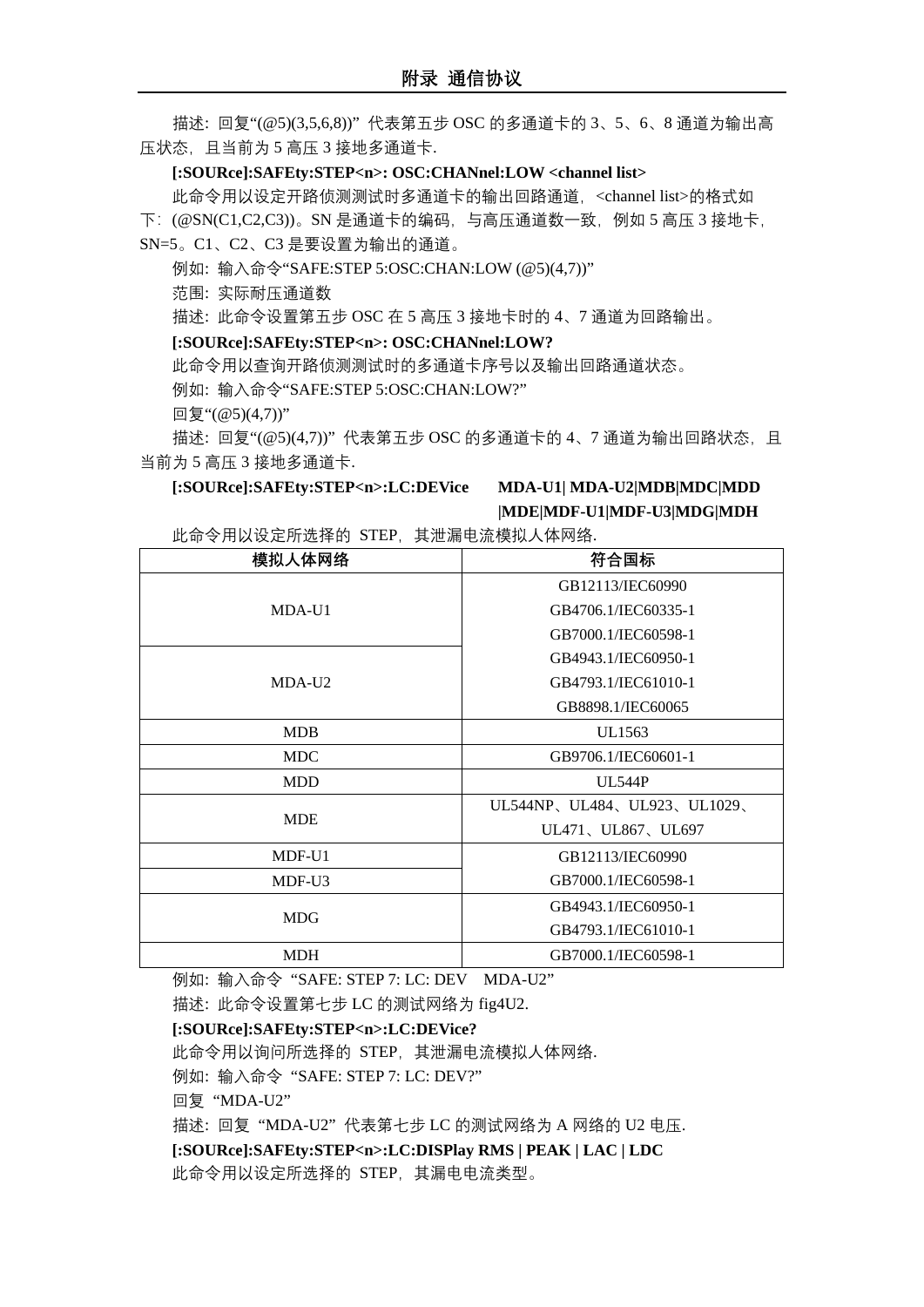输入命令 "SAFE:STEP 7:LC:DISP RMS"

**[:SOURce]:SAFEty:STEP<n>:LC:DISPlay?**

描述: 此命令设置第七步 LC 的显示电流类型为有效值.

此命令用以询问所选择的 STEP,其漏电电流类型。 例如: 输入命令 "SAFE:STEP 7:LC:DISP?" 回复 "RMS" 描述: 回复 "RMS" 代表第七步 LC 的显示电流类型为有效值. **[:SOURce]:SAFEty:STEP<n>:LC: JUDGement END | MAX** 此命令用以设定所选择的 STEP,其漏电电流判断模式。 输入命令 "SAFE:STEP 7:LC: JUDG END" 描述: 此命令设置第七步 LC 的判断模式为最终值. **[:SOURce]:SAFEty:STEP<n>:LC: JUDGement?** 此命令用以询问所选择的 STEP,其漏电电流判断模式。 例如: 输入命令 "SAFE:STEP 7:LC: JUDG?" 回复 "END" 描述: 回复 "END" 代表第七步 LC 的判断模式为最终值. **[:SOURce]:SAFEty:STEP <n>:LC:LINE NORmal | REVerse | SFNormal | SFReverse** 此命令用以设定所选择的 STEP, 其电源回路状态模拟方式。动态常规|动态反相|静态 常规|静态反相 例如: 输入命令 "SAFE: STEP 7: LC: LINE REV" 描述: 此命令设置第七步 LC 的电源回路状态模拟方式为动态 B **[:SOURce]:SAFEty:STEP <n>:LC:LINE?** 此命令用以询问所选择的 STEP,其电源回路状态模拟方式。 例如: 输入命令 "SAFE:STEP 7:LC:LINE?" 回复 "REVERSE" 描述: 回复 "REVERSE" 代表第七步 LC 的电源回路状态模拟方式为动态 B. **[:SOURce]:SAFEty:STEP <n>:LC:METEr G-L|G-N|AUTO|PH-PL** 此命令用以设定所选择的 STEP, 其漏电电流量测点。火线对地|零线对地|自动(火线 对地、零线对地各一半时间)|表面间测试 输入命令 "SAFE: STEP 7: LC: METE G-L" 描述: 此命令设置第七步 LC 的探针位置为火线对地 **[:SOURce]:SAFEty:STEP <n>:LC:METEr?** 此命令用以询问所选择的 STEP,其漏电电流量测点。 例如: 输入命令 "SAFE: STEP 7: LC:METE?" 回复 "G-L" 描述: 回复 "G-L" 代表第七步 LC 的探针位置为火线对地. **[:SOURce]:SAFEty:STEP <n>:LC:LIMit[:HIGH] < numeric value >** 此命令用以设定所选择的 STEP, 其漏电电流上限值。单位安培(A) 范围: 0.000001~0.020000 例如: 输入命令 "SAFE: STEP 7: LC: LIM 0.006" 描述: 此命令设置第七步 LC 的泄漏电流上限为 6mA. **[:SOURce]:SAFEty:STEP <n>:LC:LIMit[:HIGH]?** 此命令用以询问所选择的 STEP,其漏电电流上限值。 例如: 输入命令 "SAFE: STEP 7: LC: LIM?"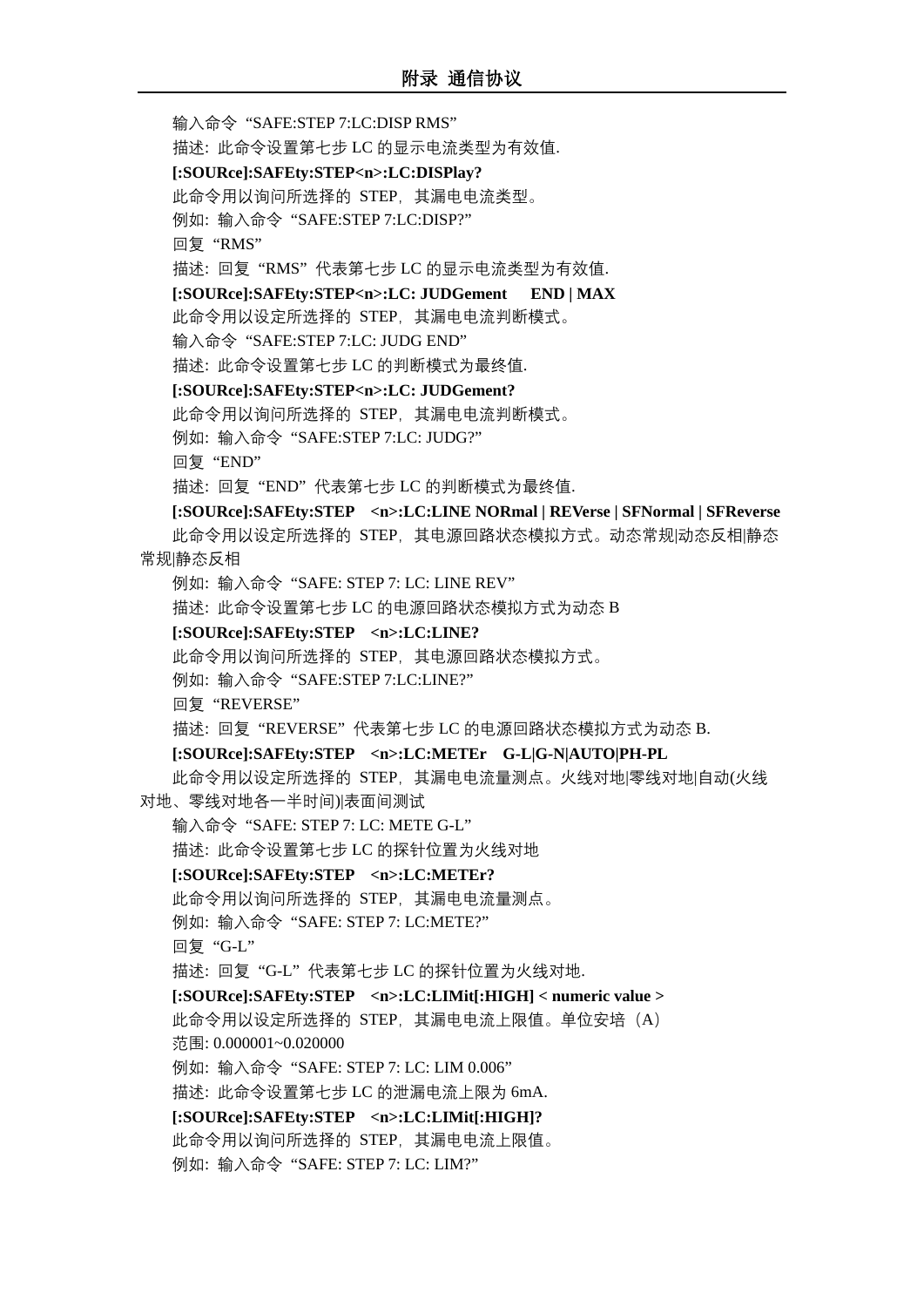回复 "6.000000E-03". 描述: 回复 "6.000000E-03" 代表第七步 LC 的泄漏电流上限为 6mA. **[:SOURce]:SAFEty:STEP <n>:LC:LIMit:LOW < numeric value >** 此命令用以设定所选择的 STEP,其漏电电流下限值。 范围: 0.000000~0.020000 例如: 输入命令 "SAFE: STEP 7: LC: LIM: LOW 0.0005" 描述: 此命令设置第七步 LC 的泄漏电流下限为 0.5mA. **[:SOURce]:SAFEty:STEP <n>:LC:LIMit:LOW?** 此命令用以询问所选择的 STEP,其漏电电流下限值。 例如: 输入命令 "SAFE: STEP 7: LC: LIM?" 回复 "5.000000E-04" 描述: 回复 "5.000000E-04" 代表第七步 LC 的泄漏电流下限为 0.5mA. **[:SOURce]:SAFEty:STEP <n>:LC:TIME[:TEST] < numeric value >** 此命令用以设定所选择的 STEP,其测试所需时间。 范围: 0 or 0.5~999.9, 0 为连续测试 例如: 输入命令 "SAFE: STEP 7: LC: TIME 5" 描述: 此命令设置第七步 LC 的测试时间为 5.0sec. **[:SOURce]:SAFEty:STEP <n>:LC:TIME[:TEST]?** 此命令用以询问所选择的 STEP,其测试所需时间。 例如: 输入命令 "SAFE: STEP 7: LC: TIME?" 回复 "5.000000E+00" 描述: 回复 "5.000000E+00" 代表第七步 LC 的测试时间为 5.0sec. **[:SOURce]:SAFEty:STEP <n>:LC:POWer:VOLTage[:LIMit][:HIGH] < numeric value >** 此命令用以设定所选择的 STEP,其电源电压量测上限值。 范围: 0.0~300.0. 例如: 输入命令 "SAFE: STEP 7: LC: POW: VOLT 220" 描述: 此命令设置第七步 LC 的电压上限为 220V. **[:SOURce]:SAFEty:STEP <n>:LC:POWer:VOLTage[:LIMit][:HIGH]?** 此命令用以询问所选择的 STEP,其电源电压量测上限值。 例如: 输入命令 "SAFE: STEP 7: LC: POW: VOLT?" 回复 "2.200000E+02" 描述: 回复 "2.200000E+02" 代表第七步 LC 的电压上限为 220V. **[:SOURce]:SAFEty:STEP <n>:LC:POWer:VOLTage:LIMit:LOW < numeric value >** 此命令用以设定所选择的 STEP,其电源电压量测下限值。 范围: 0.0~300.0 例如: 输入命令 "SAFE: STEP 7: LC: POW: VOLT: LIM:LOW 110" 描述: 此命令设置第七步 LC 的电压下限为 110V. **[:SOURce]:SAFEty:STEP <n>:LC:POWer:VOLTage[:LIMit]:LOW?** 此命令用以询问所选择的 STEP,其电源电压量测下限值。 例如: 输入命令 "SAFE: STEP 7: LC: POW: VOLT: LIM :LOW?" 回复 "1.100000E+02" 描述: 回复 "1.100000E+02" 代表第七步 LC 的电压下限为 110V. **[:SOURce]:SAFEty:STEP<n>:LC:POWer:SOURce:TVOLtage < numeric value >**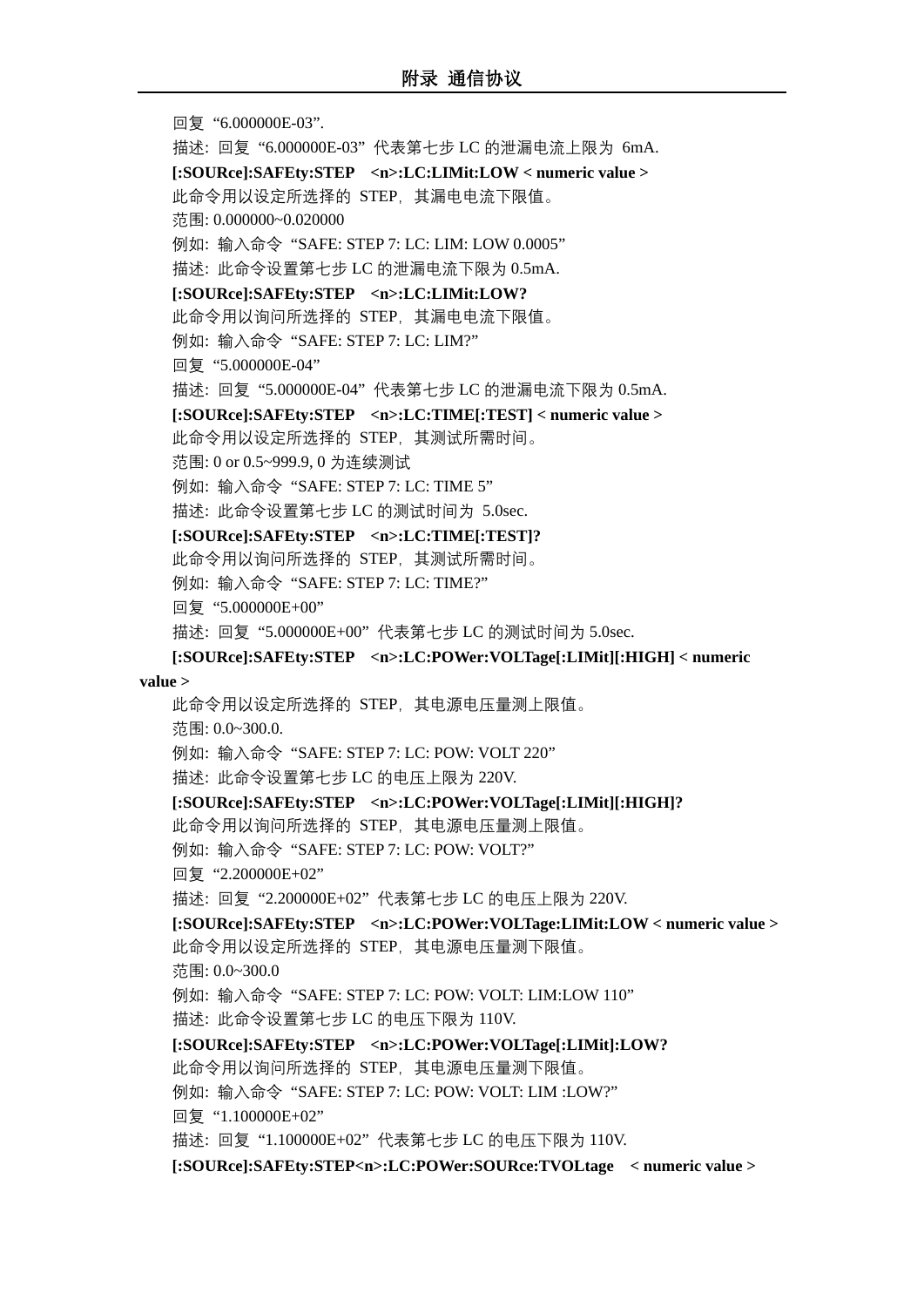此命令用以设定所选择的 STEP,其电源电压输出值。 范围: 0.0~300.0 例如: 输入命令 "SAFE: STEP 7: LC: POW: SOUR: TVOL 90" 描述: 此命令设置第七步 LC 的输出电压为 90V. **[:SOURce]:SAFEty:STEP<n>:LC:POWer:SOURce:TVOLtage?** 此命令用以询问所选择的 STEP,其电源电压输出值。 例如: 输入命令 "SAFE: STEP 7: LC: POW: SOUR: TVOL?" 回复 "9.000000E+01" 描述: 回复 "9.000000E+01" 代表第七步 LC 的输出电压为 90V. **[:SOURce]:SAFEty:STEP<n>:LC:POWer:SOURce: TFRequency < numeric value >** 此命令用以设定所选择的 STEP,其电源电压输出频率。 范围: 45~65 例如: 输入命令 "SAFE: STEP 7: LC: POW: SOUR: TFR 60" 描述: 此命令设置第七步 LC 的输出频率为 60Hz. **[:SOURce]:SAFEty:STEP<n>:LC:POWer:SOURce: TFRequency?** 此命令用以询问所选择的 STEP,其电源电压输出频率。 例如: 输入命令 "SAFE: STEP 7: LC: POW: SOUR: TFR?" 回复 "6.000000E+01" 描述: 回复 "6.000000E+01" 代表第七步 LC 的输出频率为 60Hz. **[:SOURce]:SAFEty:STEP<n>:LC: POWer: CONNect < boolean > ON|OFF** 此命令用以设定所选择的 STEP,其带电切换功能是否开启。 输入命令 "SAFE:STEP 7:LC:POW:CONN ON" 描述: 此命令设置第七步 LC 的带电切换为开启. **[:SOURce]:SAFEty:STEP<n>:LC: POWer: CONNect?** 此命令用以询问所选择的 STEP,其带电切换功能状态。 例如: 输入命令 " SAFE:STEP 7:LC:POW:CONN?" 回复 "ON" 描述: 回复 "ON" 代表第七步 LC 的带电切换功能为开启状态. **[:SOURce]:SAFEty:STEP<n>:LC:CURR:OFFSet[:LC] <numeric value>** 此命令用以设定所选择的 STEP, 其泄漏电流补偿值.单位安培(A). 范围:0.0000000~0.0010000 例如: 输入命令"SOURCE:SAFETY:STEP1:LC:CURR:OFFS 0.0002" 描述: 此命令设置第七步 LC 的泄漏电流补偿值为 0.2mA. **[:SOURce]:SAFEty:STEP<n>:LC:CURR:OFFSet[:LC]?** 此命令用以询问所选择的 STEP,其泄漏电流补偿值. 例如: 输入命令"SOURCE:SAFETY:STEP1:LC:CURR:OFFS?" 回复 "2.000000E-04" 描述: 回复"2.000000E-04" 代表第七步 LC 的泄漏电流补偿值为 0.2mA. **[:SOURce]:SAFEty:STEP <n>:PA:LIMit[:HIGH] < numeric value >** 此命令用以设定所选择的 STEP, 其功率测试的功率上限值。单位瓦特(W) 范围: 0~12000.0 例如: 输入命令 "SAFE: STEP 8: PA: LIM 6000" 描述: 此命令设置第八步 PA 的功率上限为 6000W. **[:SOURce]:SAFEty:STEP <n>:PA:LIMit[:HIGH]?**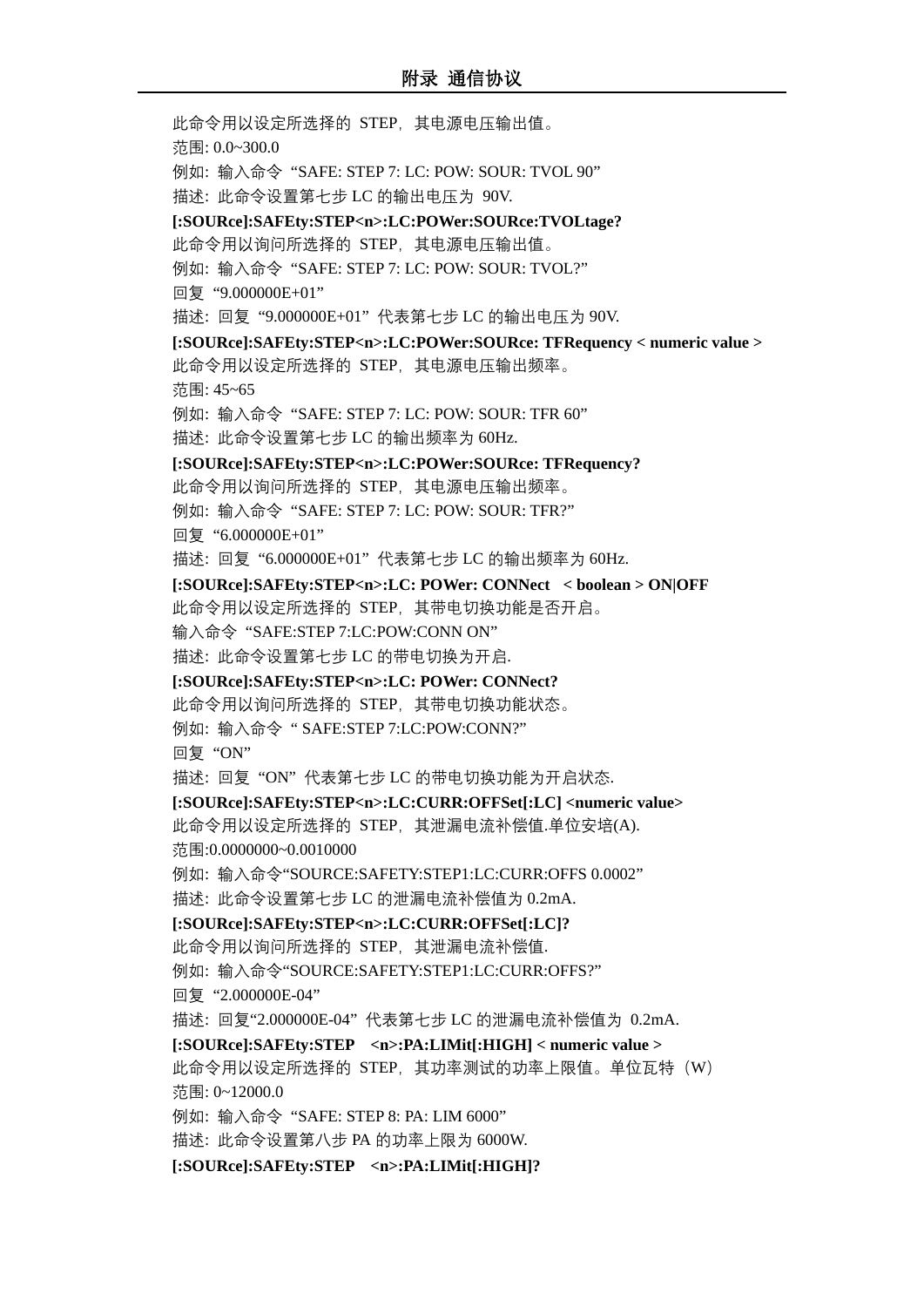此命令用以询问所选择的 STEP,其功率测试的功率上限值。 例如: 输入命令 "SAFE: STEP 8:PA: LIM?" 回复 "6.000000E+03". 描述: 回复 "6.000000E+03" 代表第八步 PA 的功率上限为 6000W. **[:SOURce]:SAFEty:STEP <n>: PA:LIMit:LOW < numeric value >** 此命令用以设定所选择的 STEP,其功率测试的功率下限值。 范围: 0~12000.0 例如: 输入命令 "SAFE: STEP 8: PA: LIM: LOW 100" 描述: 此命令设置第八步 PA 的功率下限为 100W. **[:SOURce]:SAFEty:STEP <n>: PA:LIMit:LOW?** 此命令用以询问所选择的 STEP,其功率测试的功率下限值。 例如: 输入命令 "SAFE: STEP 8: PA: LIM?" 回复 "5.000000E-04" 描述: 回复 "5.000000E-04" 代表第八步 PA 的功率下限为 100W. **[:SOURce]:SAFEty:STEP <n>: PA:TIME[:TEST] < numeric value >** 此命令用以设定所选择的 STEP,其测试所需时间。 范围: 0 or 0.5~999.9, 0 为连续测试 例如: 输入命令 "SAFE: STEP 8: PA: TIME 5" 描述: 此命令设置第八步 PA 的测试时间为 5.0sec. **[:SOURce]:SAFEty:STEP <n>: PA:TIME[:TEST]?** 此命令用以询问所选择的 STEP,其测试所需时间。 例如: 输入命令 "SAFE: STEP 8: PA: TIME?" 回复 "5.000000E+00" 描述: 回复 "5.000000E+00" 代表第八步 PA 的测试时间为 5.0sec. **[:SOURce]:SAFEty:STEP <n>: PA:POWer:VOLTage[:LIMit][:HIGH] < numeric value >** 此命令用以设定所选择的 STEP,其电源电压量测上限值。 范围: 0.0~300.0. 例如: 输入命令 "SAFE: STEP 8: PA: POW: VOLT 220" 描述: 此命令设置第八步 PA 的电压上限为 220V. **[:SOURce]:SAFEty:STEP <n>: PA:POWer:VOLTage[:LIMit][:HIGH]?** 此命令用以询问所选择的 STEP,其电源电压量测上限值。 例如: 输入命令 "SAFE: STEP 8: PA: POW: VOLT?" 回复 "2.200000E+02" 描述: 回复 "2.200000E+02" 代表第八步 PA 的电压上限为 220V. **[:SOURce]:SAFEty:STEP <n>: PA:POWer:VOLTage:LIMit:LOW < numeric value >** 此命令用以设定所选择的 STEP,其电源电压量测下限值。 范围: 0.0~300.0 例如: 输入命令 "SAFE: STEP 8: PA: POW: VOLT:LIM: LOW 110" 描述: 此命令设置第八步 PA 的电压下限为 110V. **[:SOURce]:SAFEty:STEP <n>: PA:POWer:VOLTage:LIMit:LOW?** 此命令用以询问所选择的 STEP,其电源电压量测下限值。 例如: 输入命令 "SAFE: STEP 8: PA: POW: VOLT:LIM: LOW?" 回复 "1.100000E+02"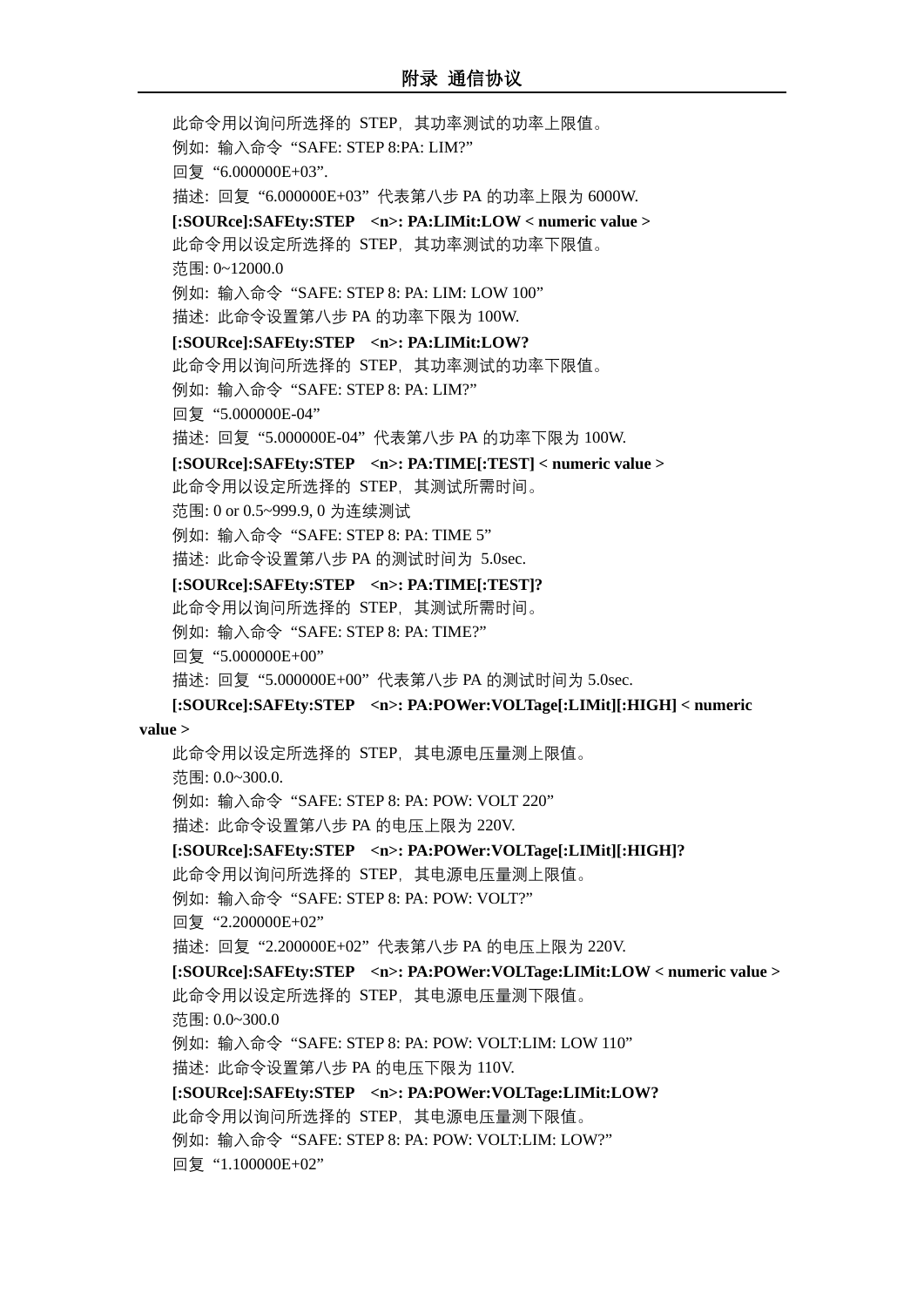描述: 回复 "1.100000E+02" 代表第八步 PA 的电压下限为 110V. **[:SOURce]:SAFEty:STEP <n>: PA:POWer: VOLTage:ALARm < boolean > ON|OFF** 此命令用以设定所选择的 STEP,其电压报警开关。 例如: 输入命令 "SAFE: STEP 8: PA: POW: VOLT: ALAR ON" 描述: 此命令设置第八步 PA 的电压报警开启. **[:SOURce]:SAFEty:STEP <n>: PA:POWer: VOLTage:ALARm?** 此命令用以询问所选择的 STEP,其电压报警开关。 例如: 输入命令 "SAFE: STEP 8: PA: POW: VOLT: ALAR?" 回复 "ON" 描述: 回复 "ON" 代表第八步 PA 的电压报警开启. **[:SOURce]:SAFEty:STEP <n>: PA:POWer:CURRent[:LIMit][:HIGH] < numeric value >** 此命令用以设定所选择的 STEP,其电源电流量测上限值。 范围: 0.00~40.00. 例如: 输入命令 "SAFE: STEP 8: PA: POW: CURR 40" 描述: 此命令设置第八步 PA 的电流上限为 40A. **[:SOURce]:SAFEty:STEP <n>: PA:POWer: CURRent [:LIMit][:HIGH]?** 此命令用以询问所选择的 STEP,其电源电流量测上限值。 例如: 输入命令 "SAFE: STEP 8: PA: POW: CURR?" 回复 "4.000000E+01" 描述: 回复 "4.000000E+01" 代表第八步 PA 的电流上限为 40A. **[:SOURce]:SAFEty:STEP <n>: PA:POWer: CURRent :LIMit:LOW < numeric value >** 此命令用以设定所选择的 STEP,其电源电流量测下限值。 范围: 0.00~40.00 例如: 输入命令 "SAFE: STEP 8: PA: POW: CURR:LIM: LOW 10" 描述: 此命令设置第八步 PA 的电流下限为 10A. **[:SOURce]:SAFEty:STEP <n>: PA:POWer: CURRent :LIMit:LOW?** 此命令用以询问所选择的 STEP,其电源电流量测下限值。 例如: 输入命令 "SAFE: STEP 8: PA: POW: CURR:LIM: LOW?" 回复 "1.000000E+01" 描述: 回复 "1.000000E+01" 代表第八步 PA 的电流下限为 10A. **[:SOURce]:SAFEty:STEP <n>: PA:POWer: CURRent:RANGe LOW|HIGH|AUTO** 此命令用以设定所选择的 STEP,其电流档位。 例如: 输入命令 "SAFE: STEP 8: PA: POW: CURR: RANG HIGH" 描述: 此命令设置第八步 PA 的电流为 40A 电流档. **[:SOURce]:SAFEty:STEP <n>: PA:POWer: CURRent: RANGe?** 此命令用以询问所选择的 STEP,其电流档位。 例如: 输入命令 "SAFE: STEP 8: PA: POW: CURR: RANG?" 回复 "HIGH" 描述: 回复 "HIGH" 代表第八步 PA 的电流为 40A 电流档. **[:SOURce]:SAFEty:STEP <n>: PA:POWer: CURRent:ALARm < boolean >** 

#### **ON|OFF**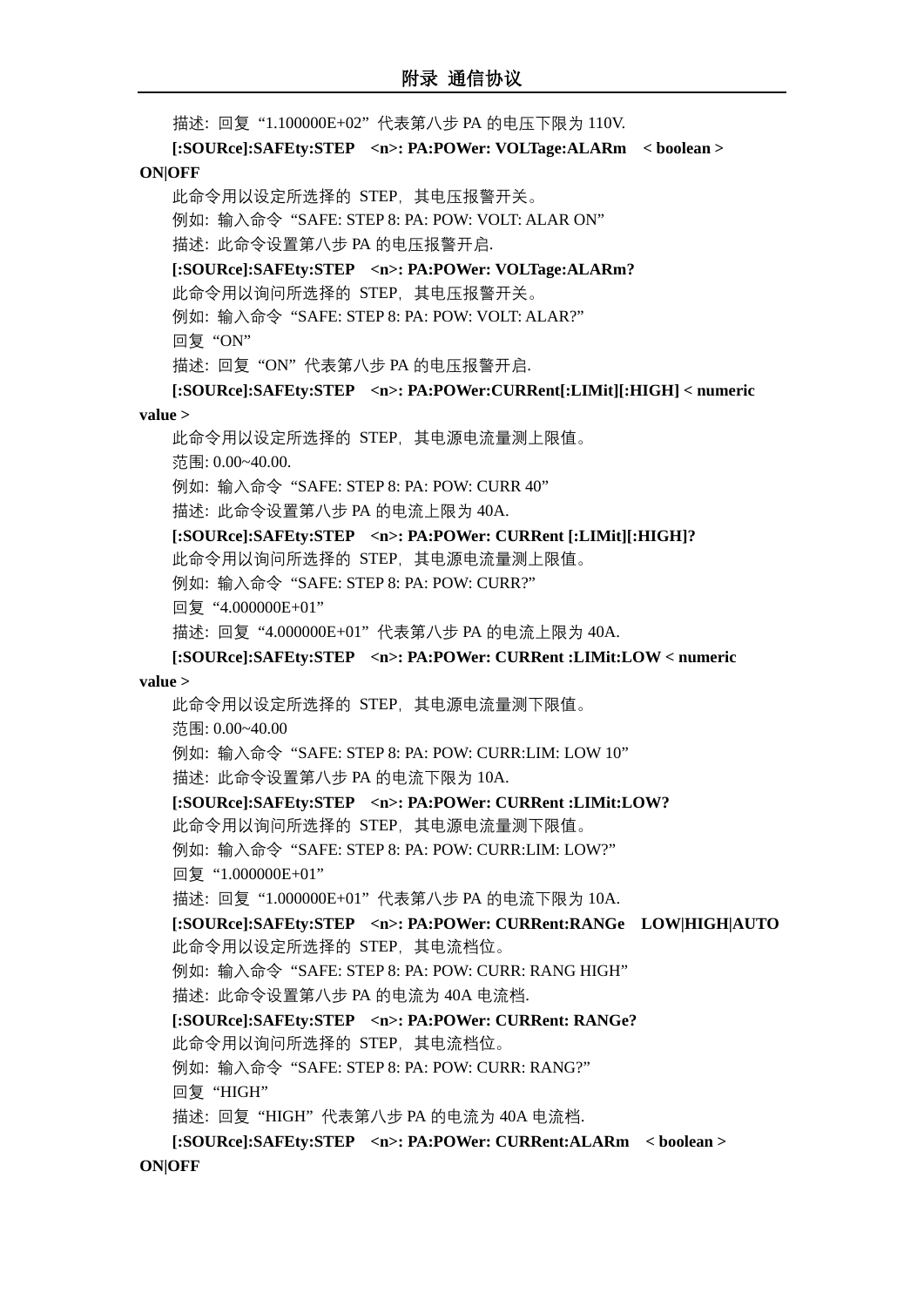此命令用以设定所选择的 STEP,其电流报警开关。 例如: 输入命令 "SAFE: STEP 8: PA: POW: CURR: ALAR ON" 描述: 此命令设置第八步 PA 的电流报警开启. **[:SOURce]:SAFEty:STEP <n>: PA:POWer: CURRent:ALARm?** 此命令用以询问所选择的 STEP,其电流报警开关。 例如: 输入命令 "SAFE: STEP 8: PA: POW: CURR: ALAR?" 回复 "ON" 描述: 回复 "ON" 代表第八步 PA 的电流报警开启. **[:SOURce]:SAFEty:STEP <n>: PA:POWer:FACTor[:LIMit][:HIGH] < numeric value >** 此命令用以设定所选择的 STEP,其功率因数量测上限值。 范围: 0.100~1.000. 例如: 输入命令 "SAFE: STEP 8: PA: POW: FACT 1.000" 描述: 此命令设置第八步 PA 的功率因数上限为 1.000. **[:SOURce]:SAFEty:STEP <n>: PA:POWer: FACTor [:LIMit][:HIGH]?** 此命令用以询问所选择的 STEP,其功率因数量测上限值。 例如: 输入命令 "SAFE: STEP 8: PA: POW: FACT?" 回复 "1.000000E+00" 描述: 回复 "1.000000E+00" 代表第八步 PA 的功率因数上限为 1.000. **[:SOURce]:SAFEty:STEP <n>: PA:POWer: FACTor :LIMit:LOW < numeric value >** 此命令用以设定所选择的 STEP,其功率因数量测下限值。 范围: 0.100~1.000 例如: 输入命令 "SAFE: STEP 8: PA: POW: FACT:LIM: LOW 0.100" 描述: 此命令设置第八步 PA 的功率因数下限为 0.100. **[:SOURce]:SAFEty:STEP <n>: PA:POWer: FACTor :LIMit:LOW?** 此命令用以询问所选择的 STEP,其功率因数量测下限值。 例如: 输入命令 "SAFE: STEP 8: PA: POW: FACT:LIM: LOW?" 回复 "1.000000E-01" 描述: 回复 "1.000000E-01" 代表第八步 PA 的功率因数下限为 0.100. **[:SOURce]:SAFEty:STEP <n>: PA:POWer: FACTor :ALARm < boolean > ON|OFF** 此命令用以设定所选择的 STEP,其功率因数报警开关。 例如: 输入命令 "SAFE: STEP 8: PA: POW: FACT: ALAR ON" 描述: 此命令设置第八步 PA 的功率因数报警开启. **[:SOURce]:SAFEty:STEP <n>: PA:POWer: FACTor :ALARm?** 此命令用以询问所选择的 STEP,其功率因数报警开关。 例如: 输入命令 "SAFE: STEP 8: PA: POW: FACT: ALAR?" 回复 "ON" 描述: 回复 "ON" 代表第八步 PA 的功率因数报警开启. **[:SOURce]:SAFEty:STEP<n>: PA:POWer:SOURce:TVOLtage < numeric value >** 此命令用以设定所选择的 STEP,其电源电压输出值。 范围: 0.0~300.0 例如: 输入命令 "SAFE: STEP 8: PA: POW: SOUR: TVOL 90" 描述: 此命令设置第八步 PA 的输出电压为 90V. **[:SOURce]:SAFEty:STEP<n>: PA:POWer:SOURce:TVOLtage?**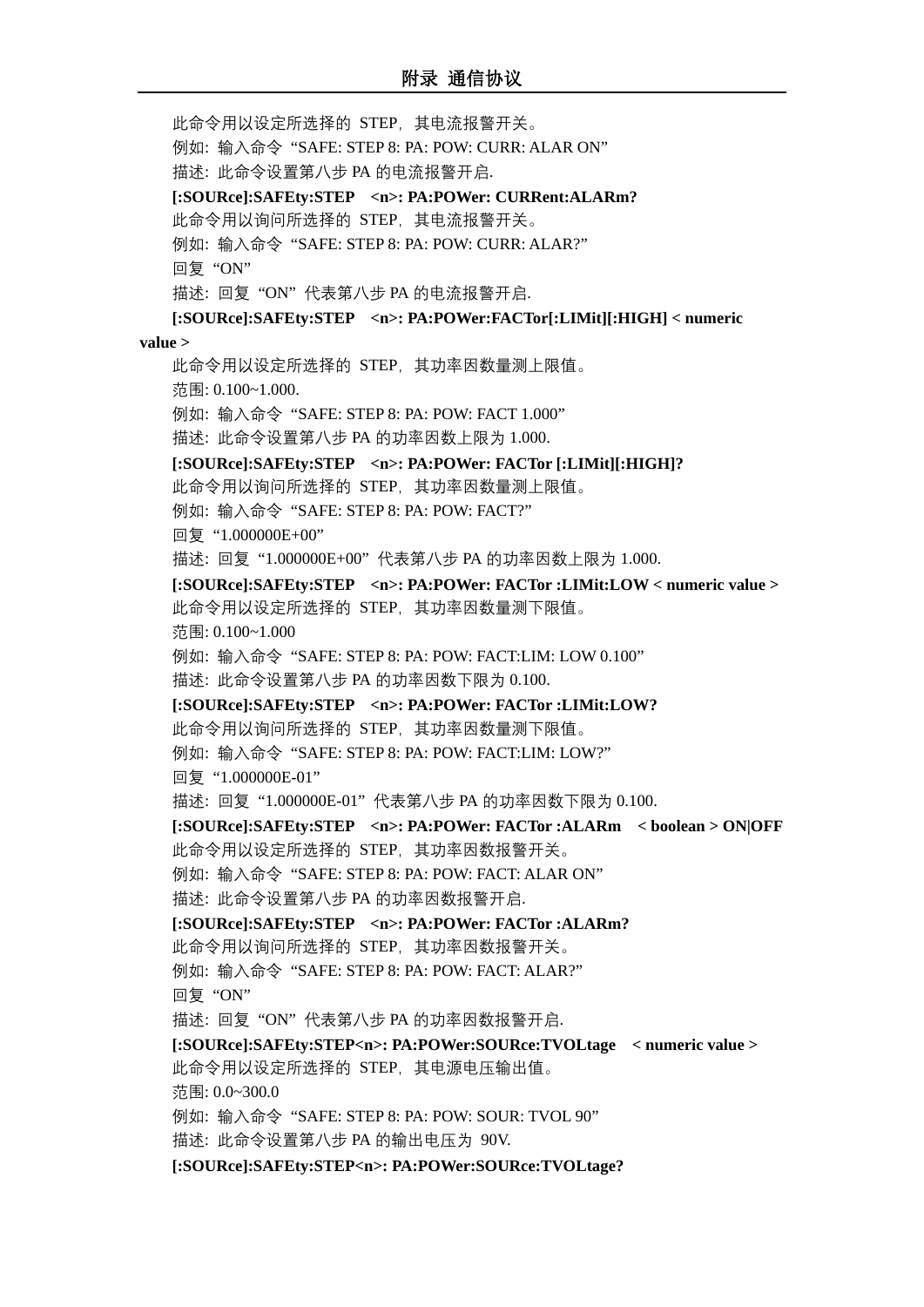此命令用以询问所选择的 STEP,其电源电压输出值。 例如: 输入命令 "SAFE: STEP 8: PA: POW: SOUR: TVOL?" 回复 "9.000000E+01" 描述: 回复 "9.000000E+01" 代表第八步 PA 的输出电压为 90V. **[:SOURce]:SAFEty:STEP<n>: PA:POWer:SOURce: TFRequency < numeric value >** 此命令用以设定所选择的 STEP,其电源电压输出频率。 范围: 45~65 例如: 输入命令 "SAFE: STEP 8: PA: POW: SOUR: TFR 60" 描述: 此命令设置第八步 PA 的输出频率为 60Hz. **[:SOURce]:SAFEty:STEP<n>: PA:POWer:SOURce: TFRequency?** 此命令用以询问所选择的 STEP,其电源电压输出频率。 例如: 输入命令 "SAFE: STEP 8: PA: POW: SOUR: TFR?" 回复 "6.000000E+01" 描述: 回复 "6.000000E+01" 代表第八步 PA 的输出频率为 60Hz. **[:SOURce]:SAFEty:STEP<n>: PA: POWer: CONNect < boolean > ON|OFF** 此命令用以设定所选择的 STEP,其带电切换功能是否开启。 输入命令 "SAFE:STEP 8: PA:POW:CONN ON" 描述: 此命令设置第八步 PA 的带电切换为开启. **[:SOURce]:SAFEty:STEP<n>: PA: POWer: CONNect?** 此命令用以询问所选择的 STEP,其带电切换功能状态。 例如: 输入命令 " SAFE:STEP 8:PA:POW:CONN?" 回复 "ON" 描述: 回复 "ON" 代表第八步 PA 的带电切换功能为开启状态. **[:SOURce]:SAFEty:STEP <n>:ST:LIMit[:HIGH] < numeric value >** 此命令用以设定所选择的 STEP, 其低启测试的电流上限值。单位安培 (A) 范围: 0.00~40.00 例如: 输入命令 "SAFE: STEP 9: ST: LIM 40" 描述: 此命令设置第九步 ST 的电流上限为 40A. **[:SOURce]:SAFEty:STEP <n>: ST:LIMit[:HIGH]?** 此命令用以询问所选择的 STEP,其低启测试的电流上限值。 例如: 输入命令 "SAFE: STEP 9: ST: LIM?" 回复 "4.000000E+02". 描述: 回复 "4.000000E+02" 代表第九步 ST 的电流上限为 40A. **[:SOURce]:SAFEty:STEP <n>: ST:LIMit:LOW < numeric value >** 此命令用以设定所选择的 STEP,其低启测试的电流下限值。 范围: 0.00~40.00 例如: 输入命令 "SAFE: STEP 9: ST: LIM: LOW 10" 描述: 此命令设置第九步 ST 的电流下限为 10A. **[:SOURce]:SAFEty:STEP <n>: ST:LIMit:LOW?** 此命令用以询问所选择的 STEP,其低启测试的电流下限值。 例如: 输入命令 "SAFE: STEP 9: ST: LIM?" 回复 "1.000000E+01" 描述: 回复 "1.000000E+01" 代表第九步 ST 的电流下限为 10A. **[:SOURce]:SAFEty:STEP <n>: ST:TIME[:TEST] < numeric value >**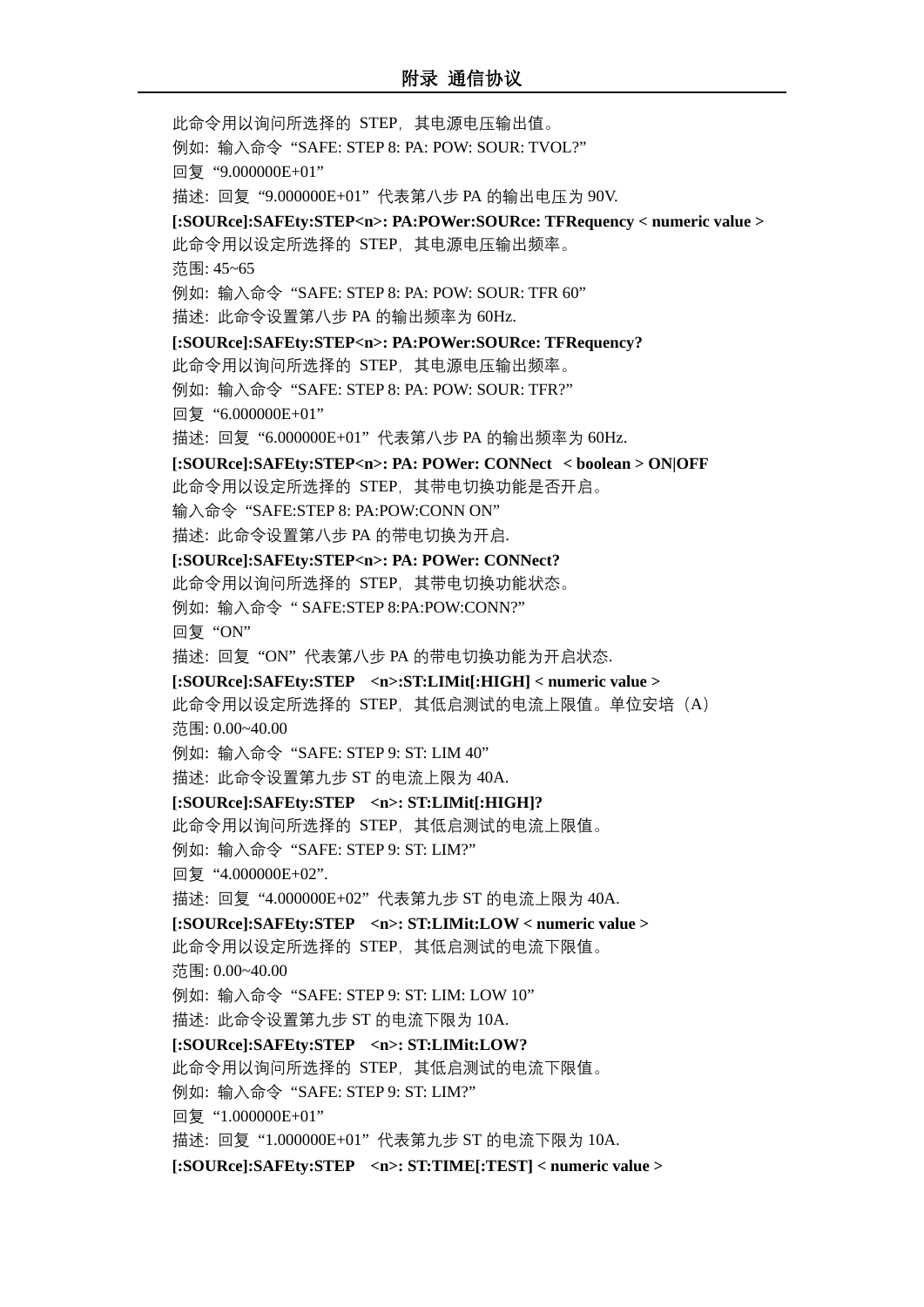此命令用以设定所选择的 STEP,其测试所需时间。 范围: 0 or 0.5~999.9, 0 为连续测试 例如: 输入命令 "SAFE: STEP 9: ST: TIME 5" 描述: 此命令设置第九步 ST 的测试时间为 5.0sec. **[:SOURce]:SAFEty:STEP <n>: ST:TIME[:TEST]?** 此命令用以询问所选择的 STEP,其测试所需时间。 例如: 输入命令 "SAFE: STEP 9: ST: TIME?" 回复 "5.000000E+00" 描述: 回复 "5.000000E+00" 代表第九步 ST 的测试时间为 5.0sec. **[:SOURce]:SAFEty:STEP <n>: ST:RANGe LOW|HIGH|AUTO** 此命令用以设定所选择的 STEP,其电流档位。 例如: 输入命令 "SAFE: STEP 9: ST: CURR: RANG HIGH" 描述: 此命令设置第九步 ST 的电流为 40A 电流档. **[:SOURce]:SAFEty:STEP <n>: ST: RANGe?** 此命令用以询问所选择的 STEP,其电流档位。 例如: 输入命令 "SAFE: STEP 9: ST:CURR: RANG?" 回复 "HIGH" 描述: 回复 "HIGH" 代表第九步 ST 的电流为 40A 电流档. **[:SOURce]:SAFEty:STEP<n>: ST:SOURce:TVOLtage < numeric value >** 此命令用以设定所选择的 STEP,其电源电压输出值。 范围: 0.0~300.0 例如: 输入命令 "SAFE: STEP 9: ST:SOUR: TVOL 90" 描述: 此命令设置第九步 ST 的输出电压为 90V. **[:SOURce]:SAFEty:STEP<n>: ST: SOURce:TVOLtage?** 此命令用以询问所选择的 STEP,其电源电压输出值。 例如: 输入命令 "SAFE: STEP 9: ST:SOUR: TVOL?" 回复 "9.000000E+01" 描述: 回复 "9.000000E+01" 代表第九步 ST 的输出电压为 90V. **[:SOURce]:SAFEty:STEP<n>: ST: SOURce: TFRequency < numeric value >** 此命令用以设定所选择的 STEP,其电源电压输出频率。 范围: 45~65 例如: 输入命令 "SAFE: STEP 9: ST:SOUR: TFR 60" 描述: 此命令设置第九步 ST 的输出频率为 60Hz. **[:SOURce]:SAFEty:STEP<n>: ST: SOURce: TFRequency?** 此命令用以询问所选择的 STEP,其电源电压输出频率。 例如: 输入命令 "SAFE: STEP 9: ST:SOUR: TFR?" 回复 "6.000000E+01" 描述: 回复 "6.000000E+01" 代表第九步 ST 的输出频率为 60Hz. **[:SOURce]:SAFEty:STEP<n>: ST: CONNect < boolean > ON|OFF** 此命令用以设定所选择的 STEP,其带电切换功能是否开启。 输入命令 "SAFE:STEP 9: ST:CONN ON" 描述: 此命令设置第九步 ST 的带电切换为开启. **[:SOURce]:SAFEty:STEP<n>: ST: CONNect?** 此命令用以询问所选择的 STEP,其带电切换功能状态。